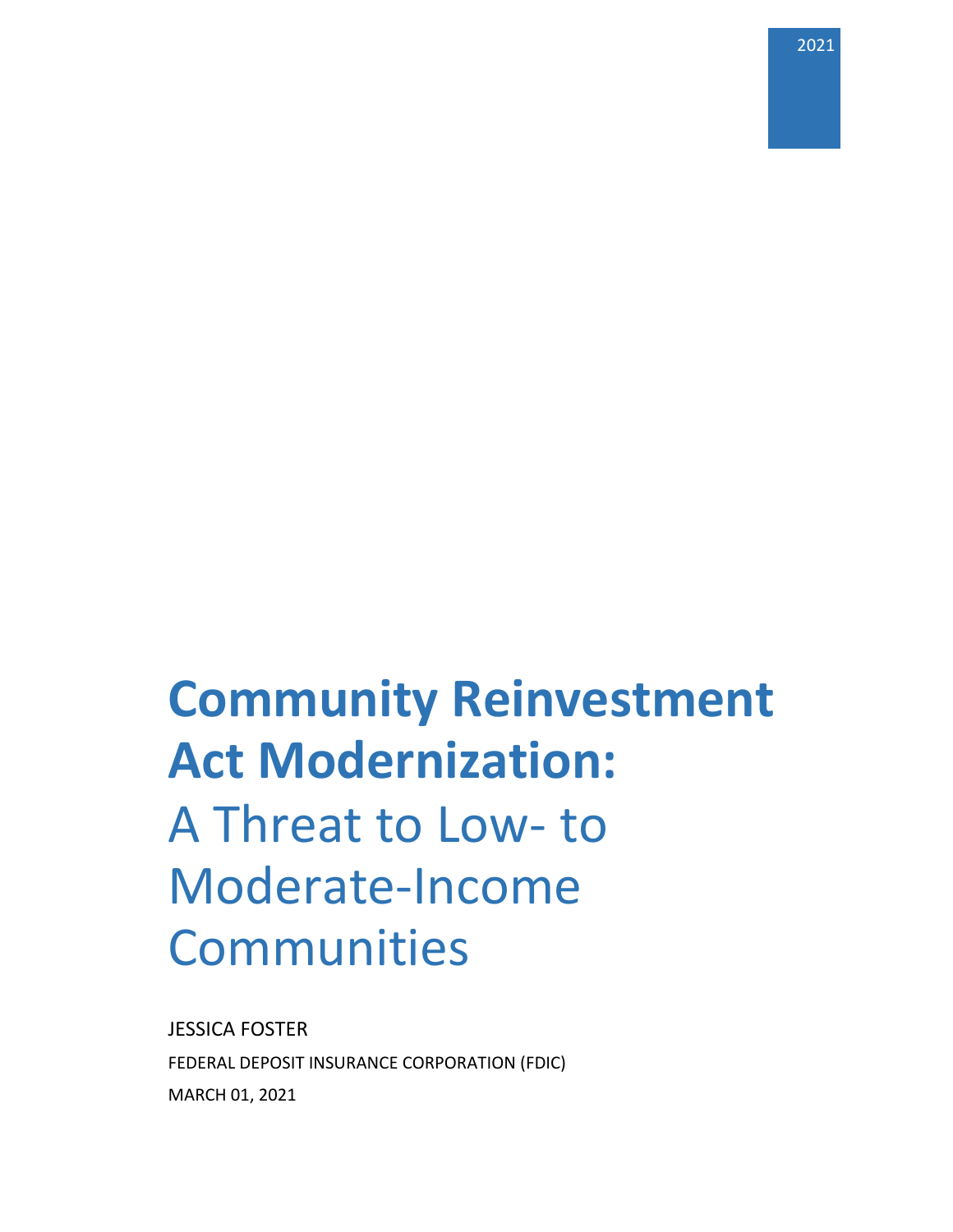## Table of Contents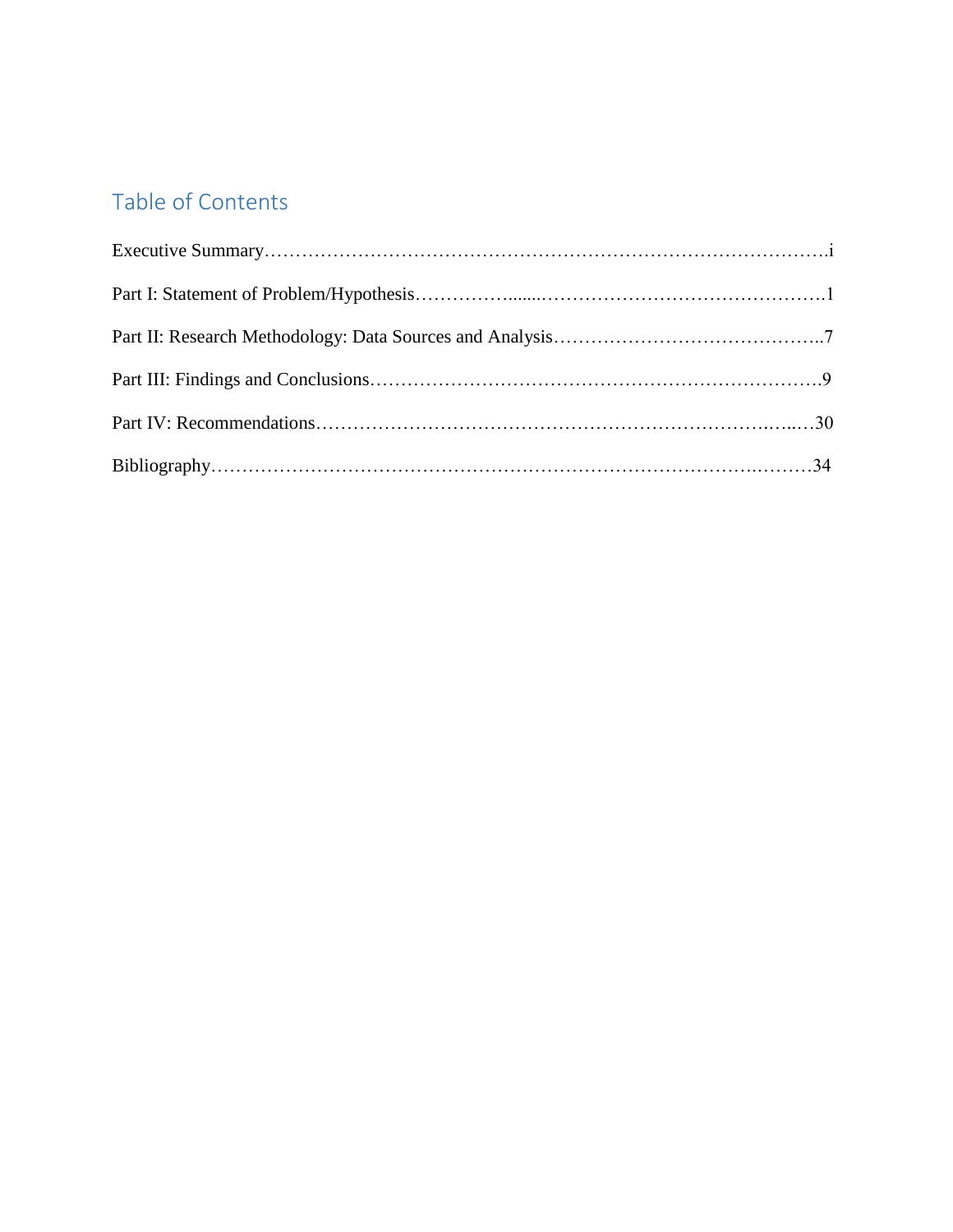#### Executive Summary

The intent of this Capstone Project is to: summarize the key areas for changes to the Community Reinvestment Act (CRA) as proposed by the U.S. Department of the Treasury and the federal financial regulatory agencies; illustrate that these changes can potentially threaten the financial stability and community revitalization of low- to moderate-income communities; and provide recommendations on the necessary steps that must be taken before any changes to the CRA can be made. The CRA is a landmark civil rights statute passed to combat the legacy of discriminatory lending practices against lower-income borrowers and minority populations. The CRA provides an incentive for banks to reinvest in the communities where they are located and it has become an important tool to encourage bank lending, investment, and financial services in underserved communities.

The U.S banking industry has evolved since the enactment of the CRA statute including the advancement of mobile and internet banking and other technology innovations. As a result of these innovations, the financial regulatory agencies and financial institutions have sought to modernize the CRA to reflect current banking practices and digital economy. It is sensible to consider modernizing the regulation to align with current innovations in the financial services industry but changes in the CRA could have an adverse impact on the communities that it was designed to protect.

In January 2020, two of the three federal banking regulatory agencies issued a Joint Notice of Proposed Rulemaking with the purpose of strengthening and modernizing the CRA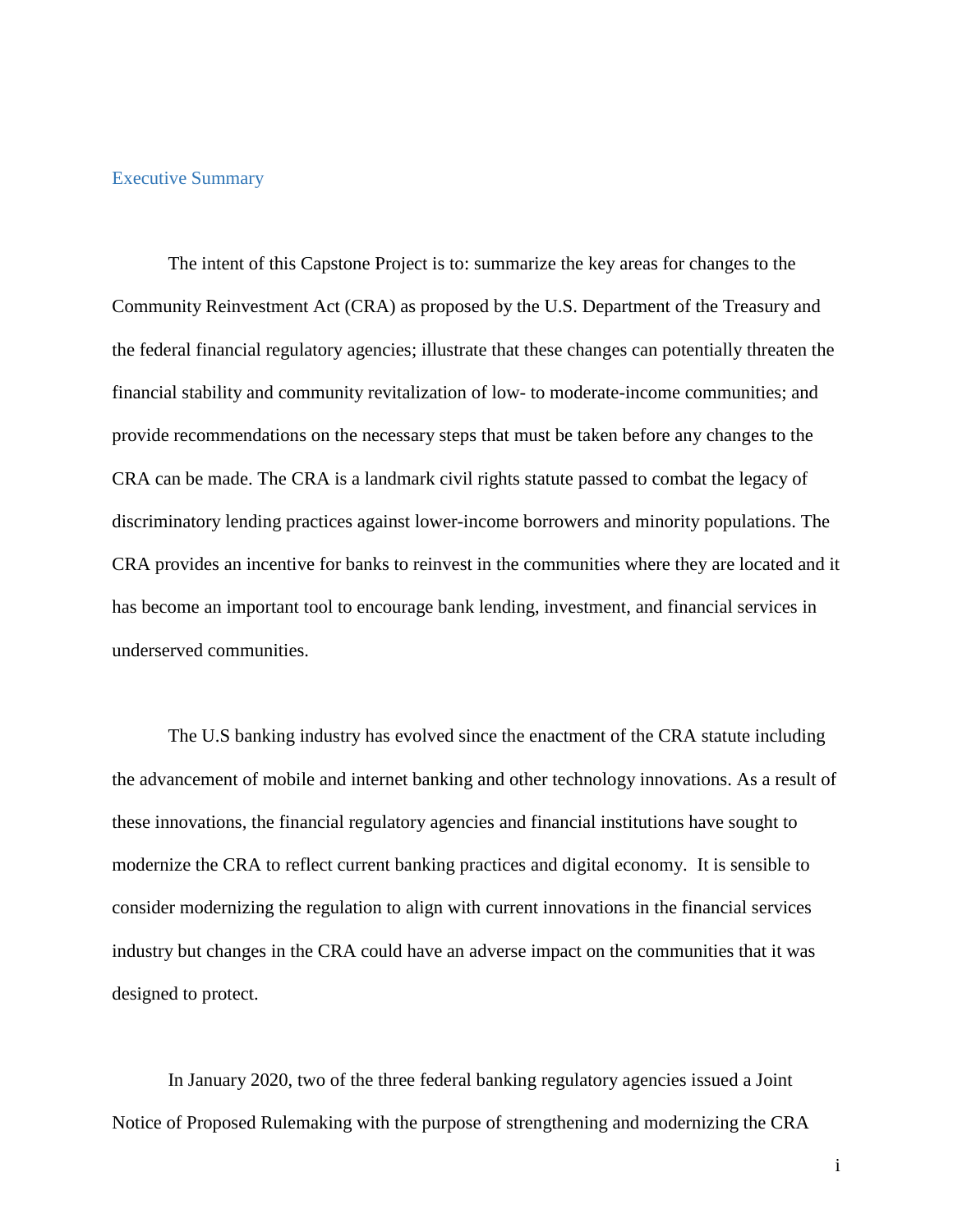and sought public comment on these proposed changes. The two agencies proposed to make changes in key areas by: (1) Clarifying and expanding what qualifies for CRA credit; (2) expanding where CRA activity counts; (3) providing an objective method to measure CRA activity; and (4) revising data collection, recordkeeping, and reporting. The regulatory agencies received a large volume of comments both in support and opposition to the proposed changes. The findings outlined in this paper support the principle that the proposed changes to the CRA may encourage banks to reduce CRA-eligible activities, resulting in the reduction of financial services and community development primarily in underserved communities. Historical analysis reveal that when CRA-eligibility is removed, mortgage applications and originations decline significantly as banks are not incentivized to conduct business in LMI communities. The recommendations outlined in this paper provide the preliminary steps that the regulatory agencies must take first in order to consider modernizing the CRA to ensure that the statute continues to build upon its unparalleled legacy of expanding access to financial products and services to the LMI communities. Without CRA, many LMI communities will lack access to capital and revitalization efforts will not occur in these communities. The weakening of CRA will be detrimental to the efforts of closing the wealth gap and supporting stabilization in LMI communities.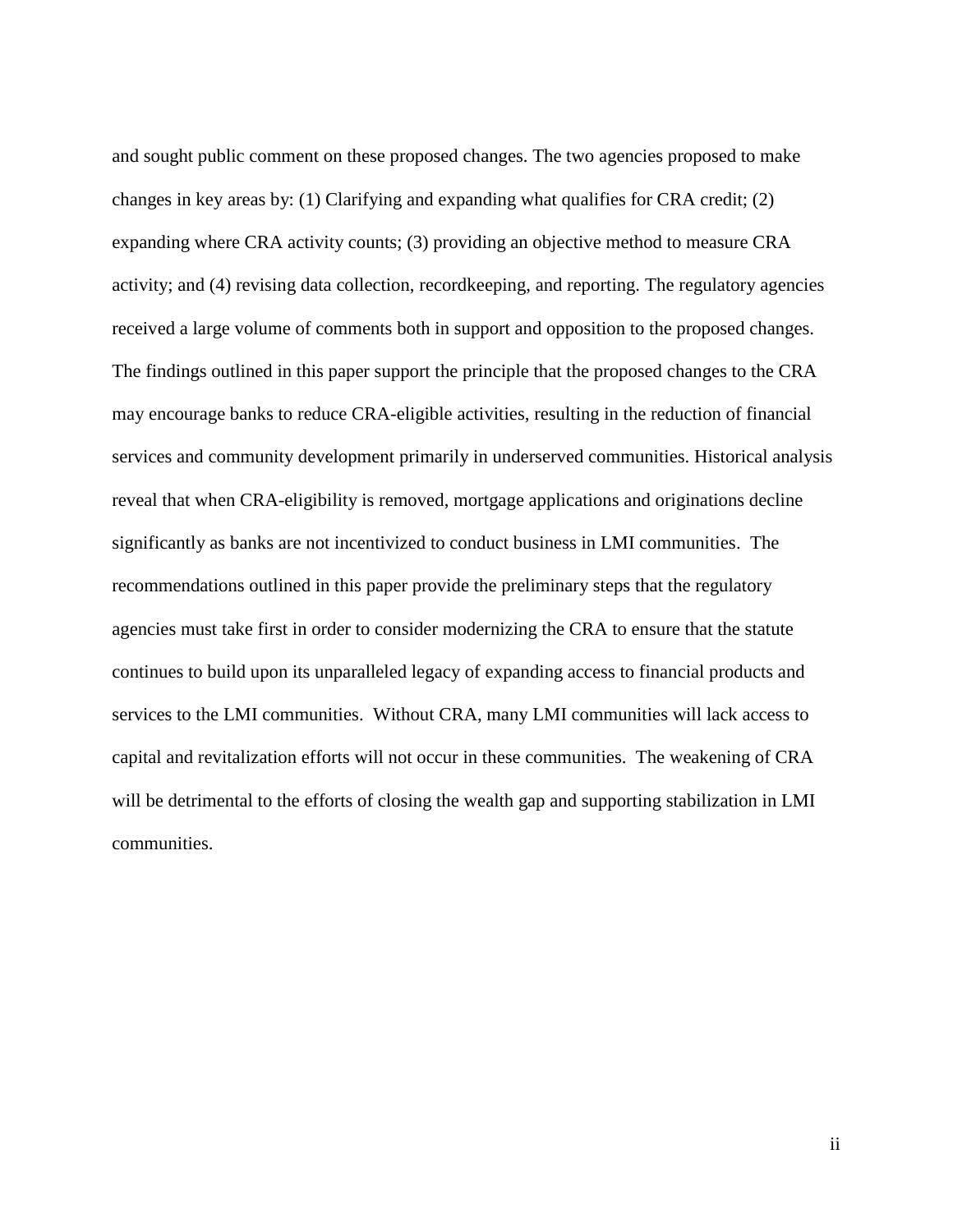#### Part I: Statement of Problem/Hypothesis

 $\overline{a}$ 

The CRA has played an instrumental role in promoting the vitality of underserved communities by encouraging investment, lending, and other banking activities that promote economic opportunity and community development. Enacted in 1977, the CRA requires depository institutions to meet the credit and deposit needs of communities that they serve, including low- and moderate-income (LMI) communities, consistent with safe and sound practices.<sup>1</sup> Specifically, in passing the CRA, Congress established that (1) regulated financial institutions are required by law to demonstrate that their deposit facilities serve the convenience and needs of the communities in which they are chartered to do business; (2) the convenience and needs of communities include the need for credit services as well as deposit services; and (3) banks have a continuing and affirmative obligation to help meet the needs of the local communities in which they are chartered.

Several laws were enacted in the 1960s and 1970s to address fairness and access to housing and credit for individuals located in vulnerable communities. During this period, Congress passed the Fair Housing Act in 1968 to prohibit discrimination in renting and buying a home, and the Equal Credit Opportunity Act in 1974 to prohibit creditors from discriminating against applicants on the basis of race, color, religion, national origin, sex, marital status, or age. These laws prohibited discrimination in lending to individuals primarily on the basis of racial composition; however, they did not prohibit excluding entire neighborhoods or regions on the basis of geographical factors. This shortfall created a backdoor for the government and banks to

<sup>&</sup>lt;sup>1</sup> Under the CRA, the term low- and moderate-income refers to communities in certain geographies that have income levels that fall between certain ranges, as determined by the Census Bureau. A low-income community means there is a median family income of less than 50 percent of the area median income. A moderate-income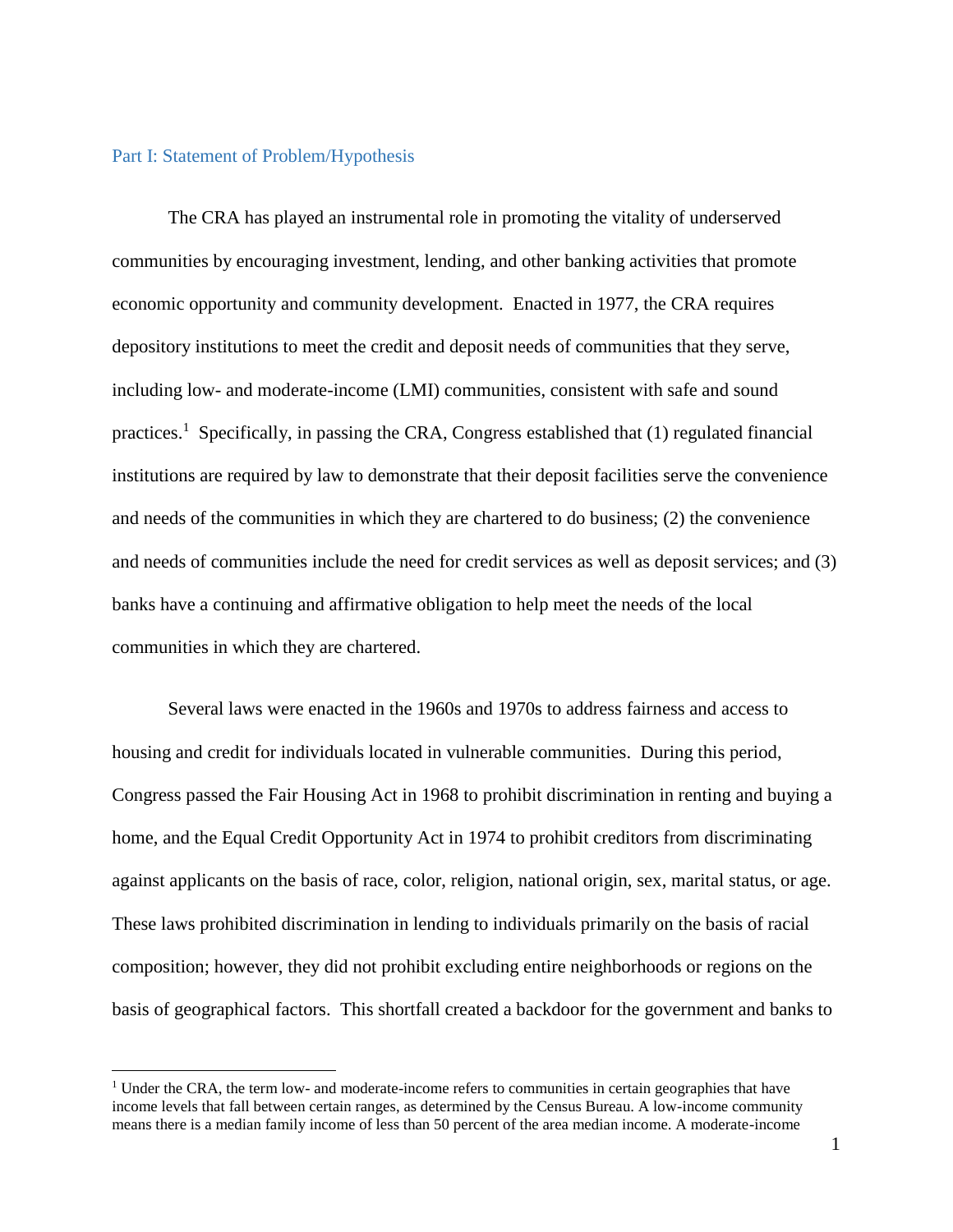continue the practice of "redlining" – the systematic denial of various financial services based on an individual's location rather than on their qualifications and credit worthiness. Since most of the "redlined" neighborhoods were inner-city communities predominately occupied by the African American minority, it allowed banks to continue to discriminate primarily on the basis of race. It became clear that simply making inequitable practices in the banking industry illegal through these acts was not sufficient to reverse the legacy of discrimination that infiltrated housing and community investments. The CRA was enacted with the purpose of creating an incentive to encourage banks to reinvest in local communities. The CRA does not mandate sanctions, fines, or charter withdrawals; however, a bank's CRA performance is considered when evaluating bank applications such as charters, branch openings, and most importantly, mergers and acquisitions. This performance consideration serves as a powerful incentive for financial institutions to comply with the CRA, as failure to comply may hinder a bank's ability to achieve growth initiatives and strategic plan objectives.

Three federal regulatory banking agencies – the Federal Reserve System (Federal Reserve), the Federal Deposit Insurance Corporation (FDIC), and the Office of the Comptroller of the Currency (OCC), collectively the supervisory agencies – are responsible for administering the CRA and evaluating bank compliance with the law. These supervisory agencies are members of the Federal Financial Institutions Examination Council (FFIEC), a formal interagency body empowered to prescribe uniform principles, standards, and report forms for the federal examination of financial institutions. These supervisory agencies administer CRA using uniform, interagency rules and examination procedures outlined in the CRA methodology

community means that the median family income is at least 50 percent and less than 80 percent of the area median income.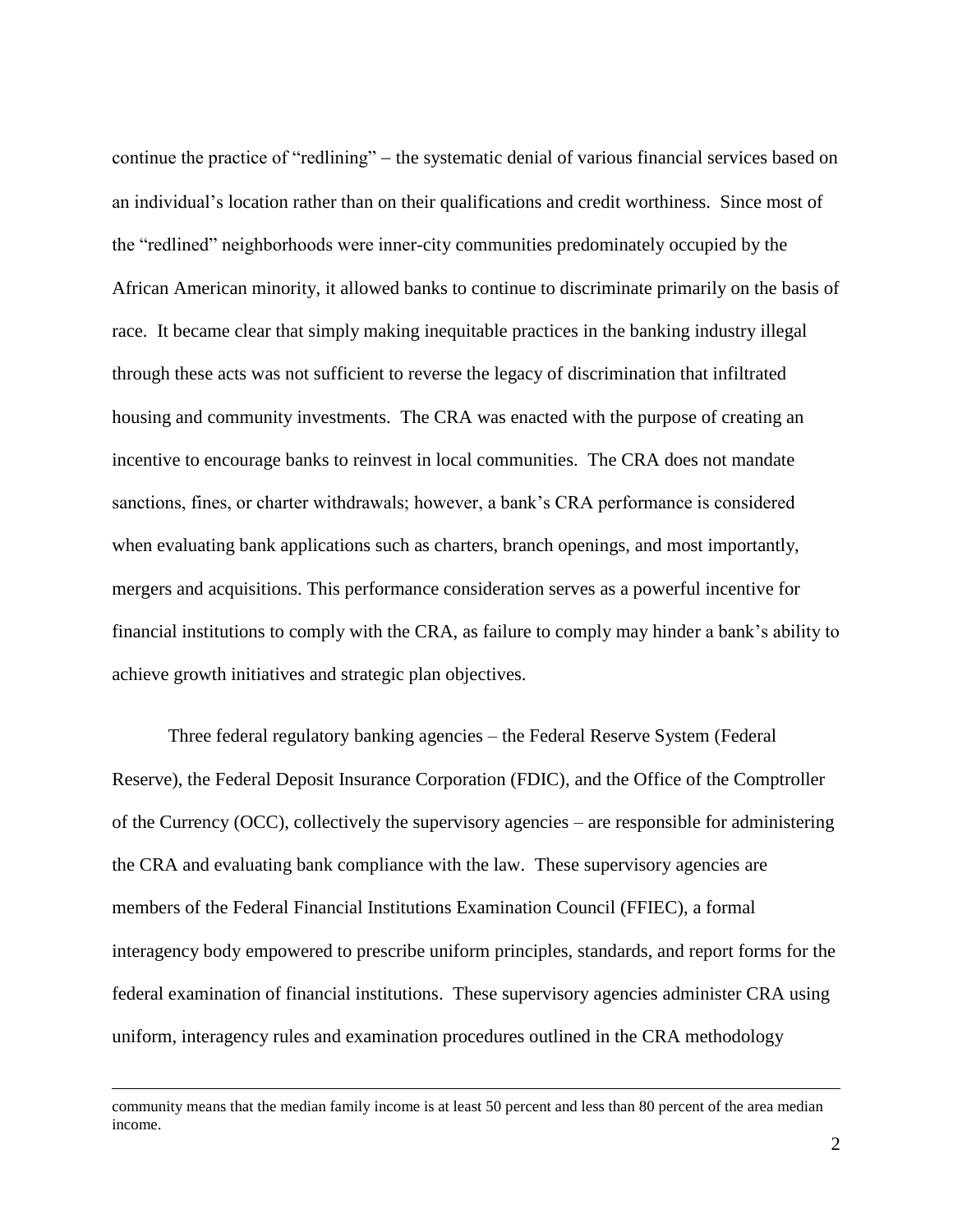section of this paper. These supervisory agencies conduct periodic examinations of the financial institutions that they regulate. CRA does not apply to independent mortgage companies or credit unions. The Federal Reserve is the primary federal supervisor of state-chartered banks that have opted to join the Federal Reserve System. At the end of 2019, a total of 1,540 banks (excluding non-depository trust companies and private banks) were members of the Federal Reserve System.<sup>2</sup> The FDIC is the primary federal regulator of 3,347 state-chartered banks and savings associations that did not join the Federal Reserve System (non-member banks).<sup>3</sup> The OCC supervises approximately 1,143 national banks and federal savings associations. 4

The U.S. banking industry has experienced significant organizational and technological changes, including the evolution of online and mobile banking, interstate banking, and branchless banks. Given the advancement of the banking industry since the CRA was enacted four decades ago, it is sensible to consider modernizing the regulation to align with current innovations in the financial services industry. In June 2017, the U.S. Department of the Treasury (Treasury) issued a report indicating that it is critical for Congress and the regulatory agencies to perform a holistic analysis of the federal regulatory environment. The Treasury noted the importance to better align the benefits arising from banks' CRA investments with the interest and need09 of the communities that they serve and to improve the current supervisory and regulatory framework for CRA. Specifically, the Treasury indicated that regulatory oversight must be harmonized, greater clarity in remediating deficiencies must be achieved, and the outdated CRA statute must be modernized to conform to the realities of the current financial system and needs

<sup>&</sup>lt;sup>2</sup> 2019 Federal Reserve Board Annual Report. Figure as of December 31, 2019. [https://www.federalreserve.gov/publications/2019](https://www.federalreserve.gov/publications/2019-ar-supervision-and-regulation.htm#xsubsection-13-f5a1b866)

<sup>3</sup> 2019 FDIC Annual Report. Figure as of December 31, 2019. [https://www.fdic.gov/financial-reports/2019.pdf](https://www.fdic.gov/about/financial-reports/report/2019annualreport/2019ar-final.pdf)

<sup>4</sup> 2019 OCC Annual Report. Figure as of September 30, 2019. [https://occ.gov/2019-annual-report.pdf](file:///C:/Users/JesFoster/Downloads/2019-annual-report%20(2).pdf)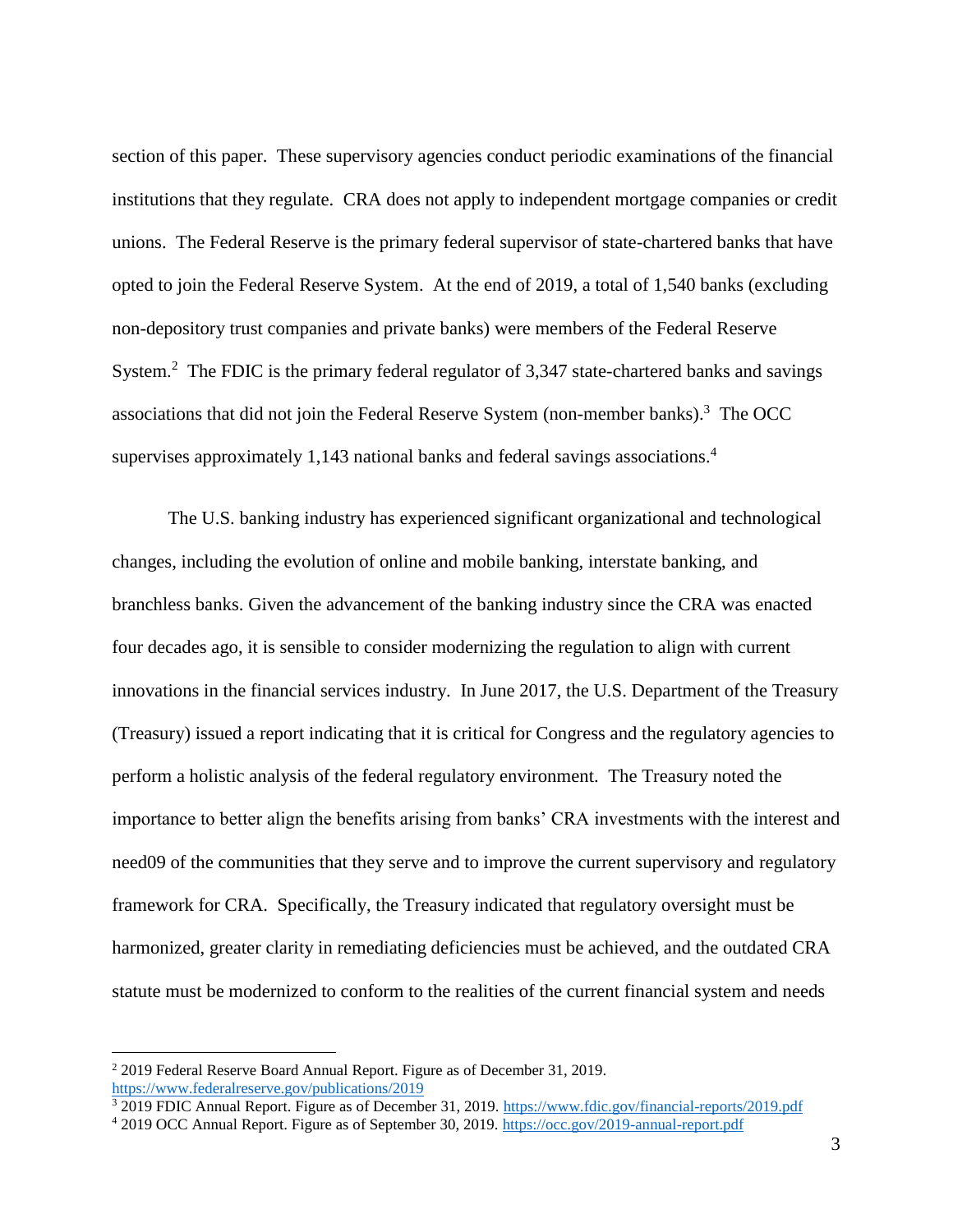of the communities. The Treasury performed a comprehensive assessment of the CRA and met with various stakeholders' – regulatory agencies, bankers, legislators, community groups, and consumer advocates  $-$  to solicit input on how the CRA statute could effectively encourage economic growth. Based on the analysis and stakeholder input, the Treasury issued recommendations to the supervisory agencies for broad changes to the administration of the CRA. In general, the recommendations focused on four key areas:

**Assessment Areas**. Update the approach to delineating geographic assessment areas to include areas where the bank is physically located as well as LMI communities outside of the bank's physical location.

**Examination Process**. Improve the evaluation process to increase timeliness of examinations and publication of performance ratings and to enable great accountability for banks' CRA activity planning. Incorporate a standardized examination schedule across the supervisory agencies.

**Examination Clarity, Simplicity, and Flexibility**. Increase the clarity and flexibility of CRA evaluations to foster transparency and effectiveness in CRA rating determinations. Measure CRA activity against a well-defined and consistent unit of measurement.

**Performance**. Incorporate additional performance incentives to encourage banks to meet the credit and deposit needs of their community. Improve the current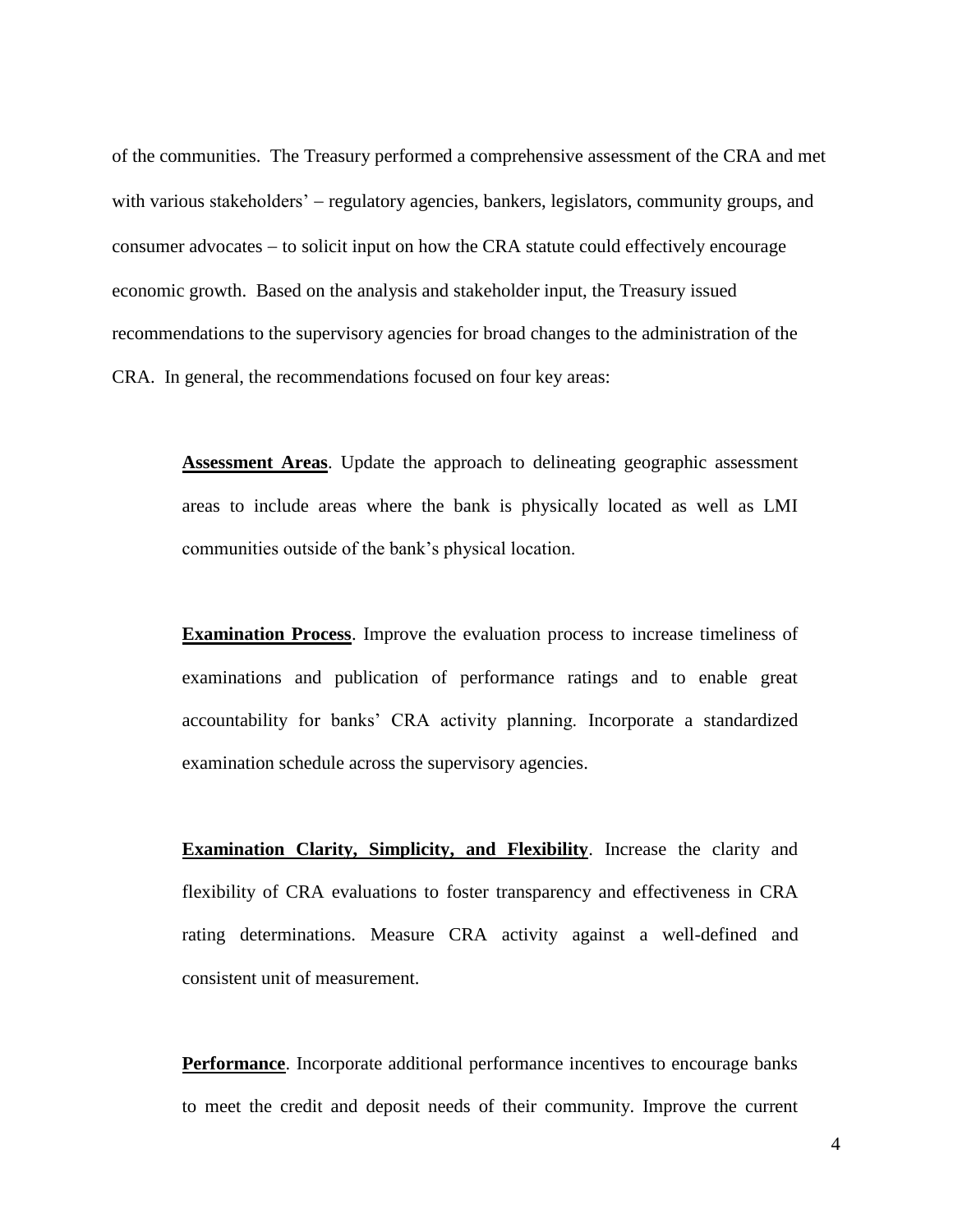regulatory approach that correlates CRA compliance performance with approval of bank applications.

Modernizing the CRA has been a top priority of the OCC under the direction of Comptroller of the Currency Joseph Otting and in 2018, the OCC spearheaded the efforts to modernize the CRA by issuing an Advanced Notice of Proposed Rulemaking on reforming the CRA regulatory framework. The OCC, along with the FDIC and Federal Reserve, reviewed over 1,500 comments submitted by the public and held hearings with various stakeholders to discuss the reform. The OCC issued a proposal in December 2019, with support from the FDIC, to strengthen the CRA statute by making the framework more objective, transparent, consistent, and comprehensible. To achieve these goals, the two agencies proposed to make changes in the key areas by: (1) Clarifying and expanding what qualifies for CRA credit; (2) expanding where CRA activity counts; (3) providing an objective method to measure CRA activity; and (4) revising data collection, recordkeeping, and reporting. "These changes would encourage banks to serve their entire communities, including LMI neighborhoods, more effectively through a clearer set of CRA activities and would provide clarity for all stakeholders", as stated in the proposal.<sup>5</sup> Notably, the Federal Reserve refused to support the proposal. Federal Reserve Governor Lael Brainard stated during a speech "Any modernization of the Community Reinvestment Act must further the goal at the heart of the statute—encouraging banks to meet the credit needs of local low- and moderate-income communities". Brainard continued by

<sup>5</sup> Federal Register. Vol. 85, No. 6 - Proposed Rules. Docket ID OCC-2018-0008. *Joint Notice of Proposed Rulemaking. [https://www.federalregister.gov/documents/2019.CRA](https://www.federalregister.gov/documents/2020/01/09/2019-27940/community-reinvestment-act-regulations)*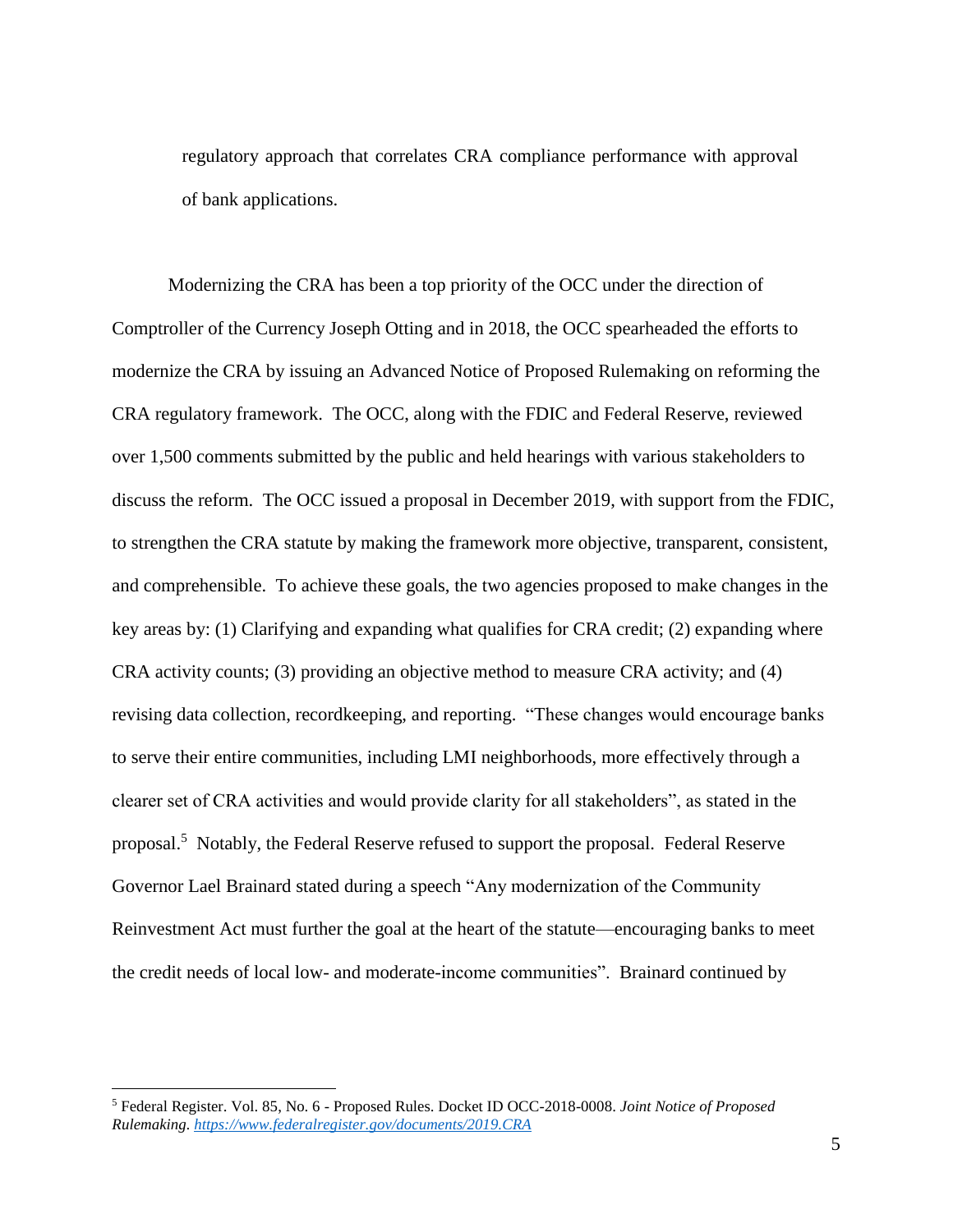stating, "If the past is any guide, major updates to the CRA regulations happen once every few decades. So it is much more important to get reform right than to do it quickly".<sup>6</sup>

The modernization proposal for the CRA raises a number of concerns from federal and state regulators, legislators, non-profit organizations, and community activist groups. Without support for the CRA modernization proposal from the Federal Reserve (and later the FDIC), banks would be subject to different federal CRA rules, which could result in legal issues.<sup>7</sup> More significantly, the proposed changes to the CRA threaten the primary goal at the heart of the statute. The proposed changes would reduce federal responsibility to monitor CRA banking equity and could potentially have a long-lasting and adverse effect on the LMI communities and their access to financial services.

This paper will outline the proposed changes for the modernization of the CRA, highlighting both supportive and opposing factors of the CRA proposal. Both the OCC and FDIC identified the main objectives of the proposed rule are to increase CRA activity in LMI communities, increase transparency, and enhance the assessment process. However, the impact of this proposed rule would weaken CRA-related lending, investing, and servicing to the LMI communities and erase decades of economic opportunities afforded to the LMI communities as a result of the enactment of this revolutionary civil rights law.

<sup>&</sup>lt;sup>6</sup> Strengthening the Community Reinvestment Act by Staying True to Its Core Purpose. Speech at the Urban Institute, Washington, DC. <https://www.federalreserve.gov/newsevents/speech/brainard20200108a.htm>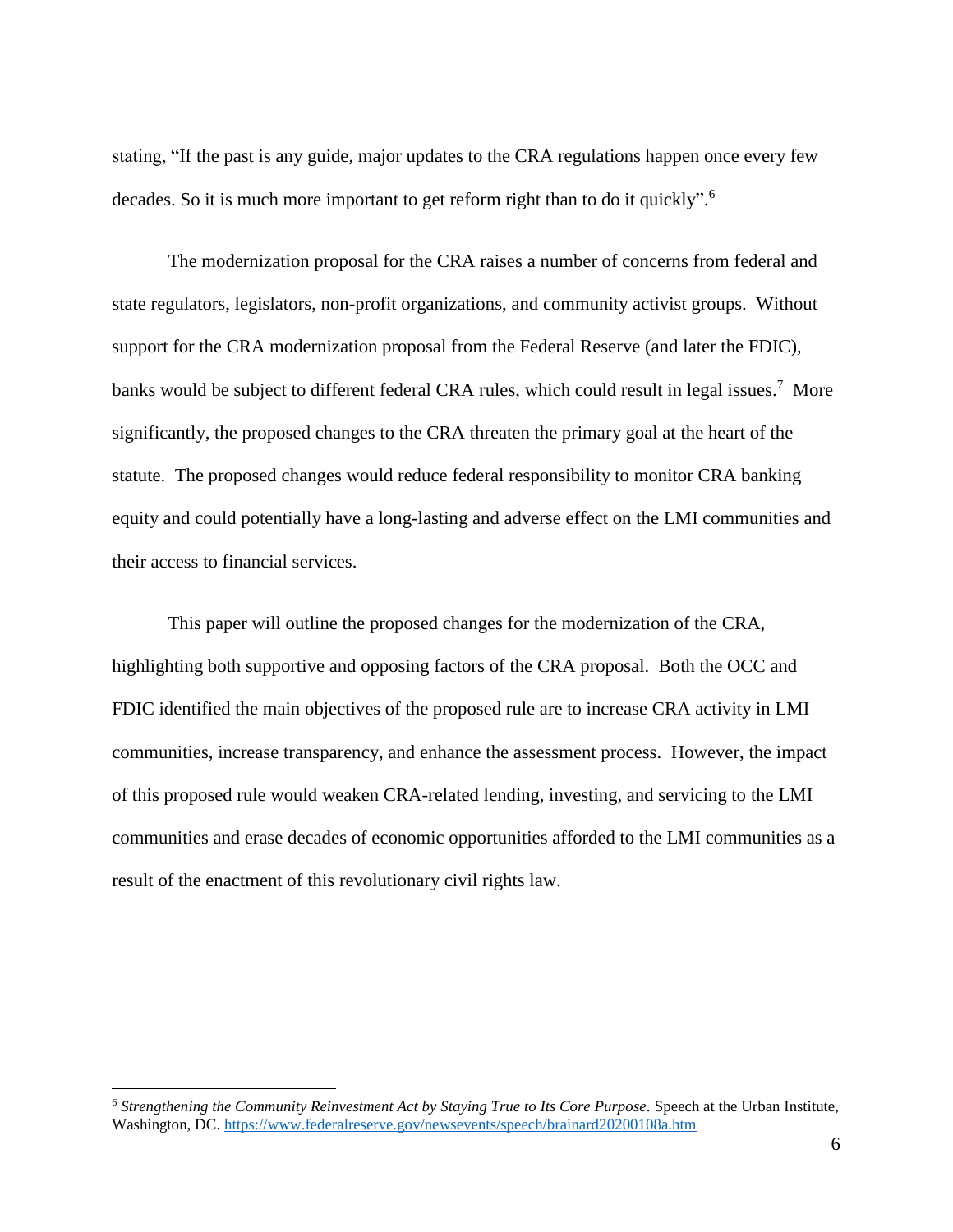#### Part II: Research Methodology: Data Sources and Analysis

Research information for this paper was obtained through secondary data. The methods to gather research information included searches of online reports, periodicals, banking and demographic databases, and federal registers. The research included a review of current CRA regulations. Since its enactment, the CRA regulations were updated two times, once in 1995 and most recently in 2005. The supervisory agencies approved examination procedures to implement the revised CRA regulations. Each supervisory agency has its own set of examination procedures that reflect the intent of the regulation to establish performance-based CRA examinations. Research for this paper derived from the FDIC's Compliance Examination Manual, section XI, Community Reinvestment Act. The examination manuals from the other supervisory agencies were also reviewed to ensure conformity.

The 2018 Joint Advanced Notice of Proposed Rulemaking issued by the FDIC and the OCC, is the primary research document used for this paper.<sup>8</sup> This document provided the framework of all proposed CRA rulemaking changes. The supervisory agencies received numerous comments from stakeholders regarding the proposed changes and issued an updated Joint Advanced Notice of Proposed Rulemaking in January 2020. Stakeholders were able to provide comments about the proposed rule through March 2020. A number of journals, published reports, news articles, and expression of opinion letters were used to assess the proposed changes and both opposing and supporting viewpoints from stakeholders. The

 $<sup>7</sup>$  The FDIC issued a statement indicating that the agency is not prepared to finalize the CRA modernization efforts</sup> and withdrew its support for the proposal. <https://www.fdic.gov/news/speeches/spmay2020.html>

<sup>8</sup> On May 20, 2020 the OCC issued a final rule for CRA modernization. The research and methodology used in this paper derives from the Joint Notice of Proposed Rule Making issued by the OCC and FDIC in January 2020. The proposed ruling provides additional commentary from stakeholders that was utilized for this report.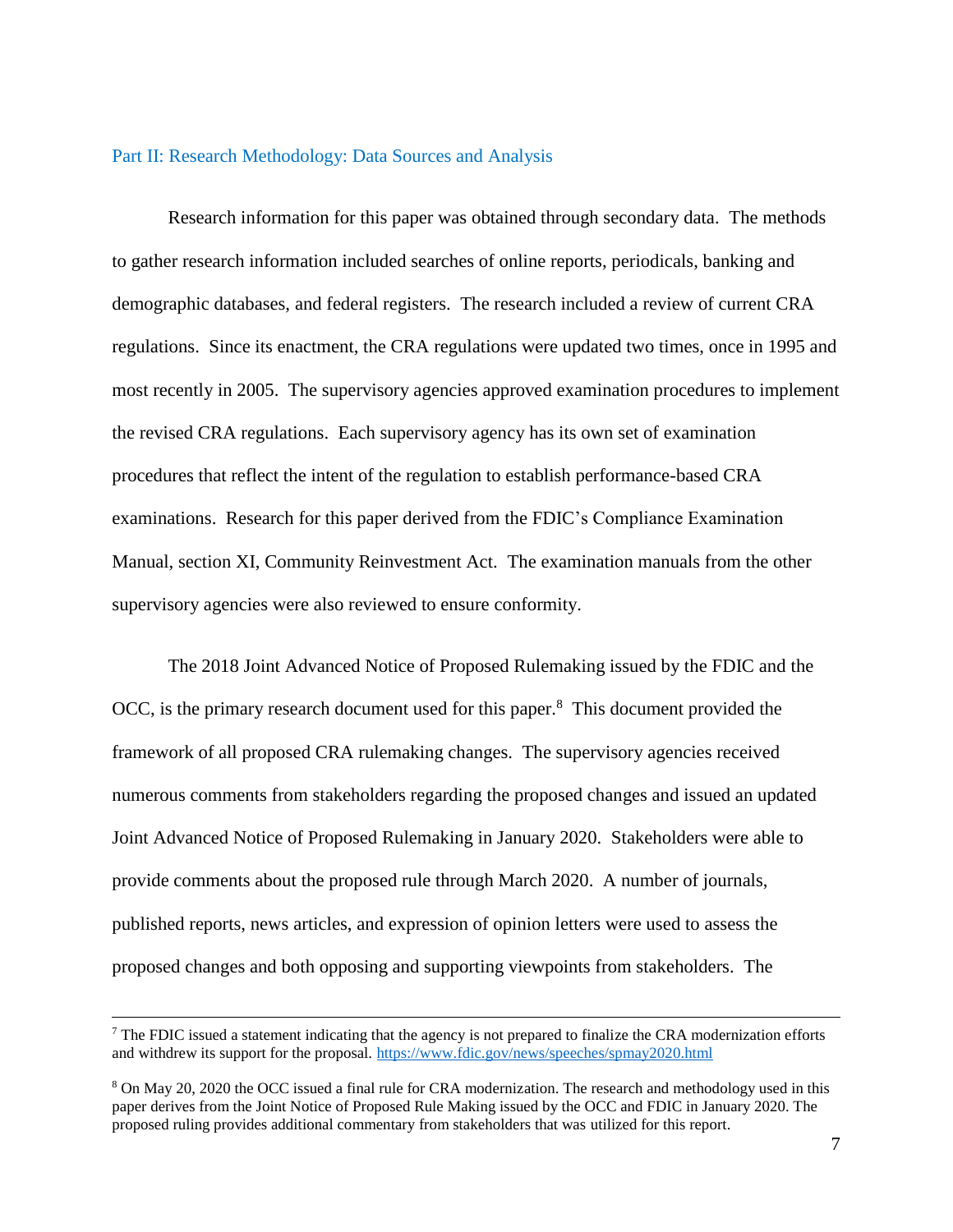National Community Reinvestment Coalition, American Banker Association, Urban Institute, Consumer Banker Association, and various community advocacy groups are examples of organizations that published articles or provided commentary in support or opposition of the proposed rule.

Various databases were used to gather banking and demographic information. Sources used to pull data included the FFIEC Interagency CRA Rating and the Census Bureau database. These databases were used to review CRA public disclosures of financial institutions, demographics, and housing information. Research methodologies included reviewing the trend of homeownership rates among race demographics and reviewing public disclosures of financial institutions that received a CRA rating of "Needs to Improve". Since the African American and Latino demographics comprise the majority of the low- to moderate-income communities, homeownership rates of these demographics were assessed. Metropolitan Statistical Area (MSA) data for the Philadelphia metropolitan area was assessed to support a working paper that outlines the effect of mortgage activity when the CRA eligible status of various census tracts located in the Philadelphia MSA was removed. These various databases, news articles, and working papers, coupled with the Joint Advanced Notice of Proposed Rulemaking, were utilized to provide a comprehensive assessment of the effect of the CRA proposed rule changes with an emphasis on the effects to the low- to moderate-income communities.

Research limitations included the inability to gather information through direct observation by participating in the CRA examination process of a financial institution. In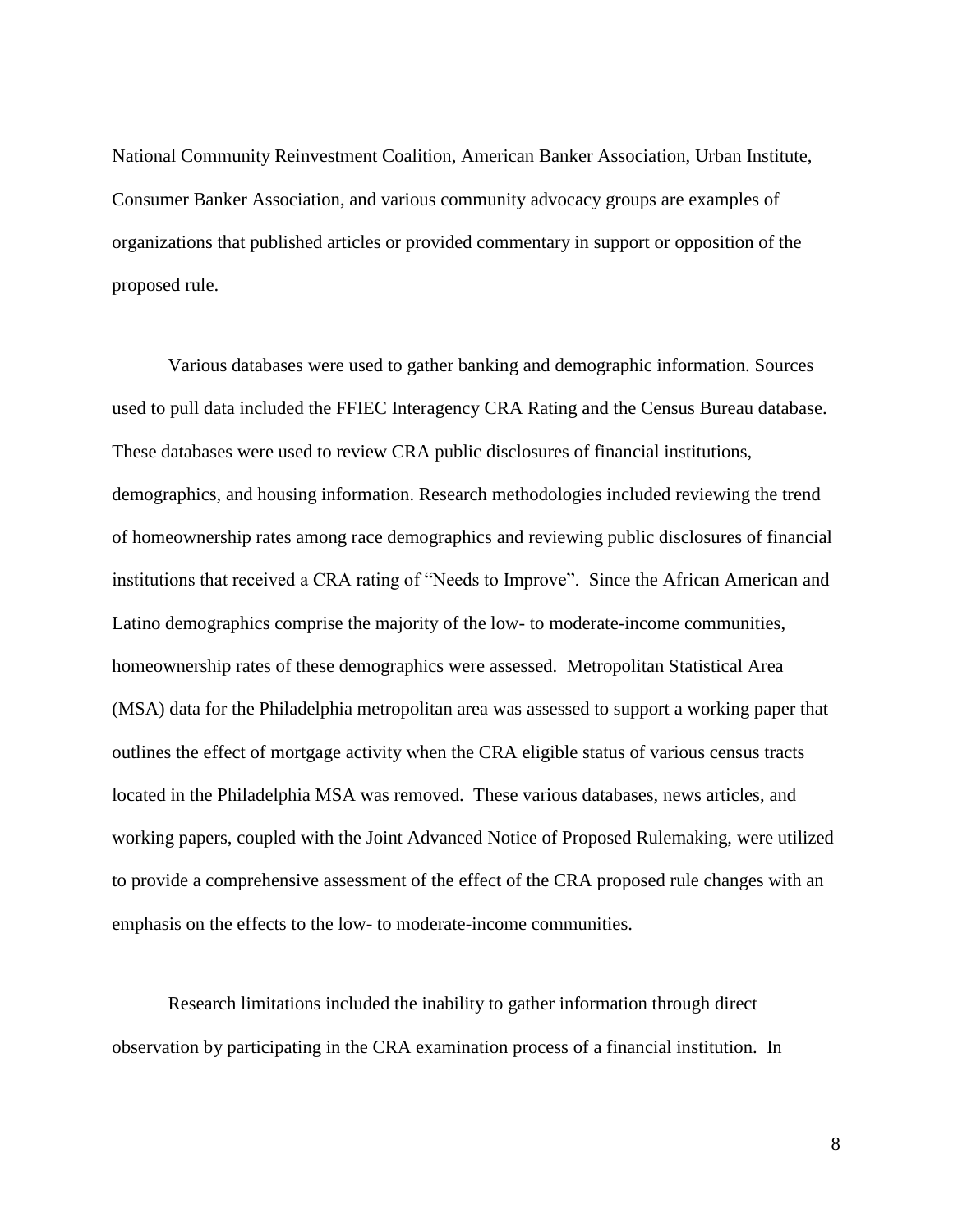addition, some data information and chart tables pulled from the Census Bureau website did not date back further than the 1980's for some variables.

#### Part III: Findings and Conclusions

#### Current CRA Methodology – Key evaluation factors

The supervisory agencies evaluate how well financial institutions meet the needs of their communities by evaluating the CRA activity in defined assessment areas using one of five evaluation methods. All banks subject to the CRA has a defined assessment area that typically encompasses the geographic area that can reasonably be served by the bank's main office, branches, and banking facilities. It also includes the surrounding areas in which the bank originated or purchased a substantial portion of loans. Assessment areas are either in a metropolitan statistical area (MSA) or metropolitan division (MD), which is a key factor in determining how to categorize the assessment area's constituent parts by income level.

The five evaluation methods are designed to respond to basic differences in institutions' structures and operations. Three of the evaluation methods utilize the primary basis for determination – a bank's asset size. Further, one method is based on a bank's business strategy and one method is an option that any bank can take advantage of, regardless of size or business strategy. The regulations provide (1) a streamlined assessment method for small institutions that emphasizes lending performance; (2) an assessment method for intermediate small institutions that uses the same lending test used in the small institution examination method, as well as a flexible community development test; (3) an assessment method for large institutions that

9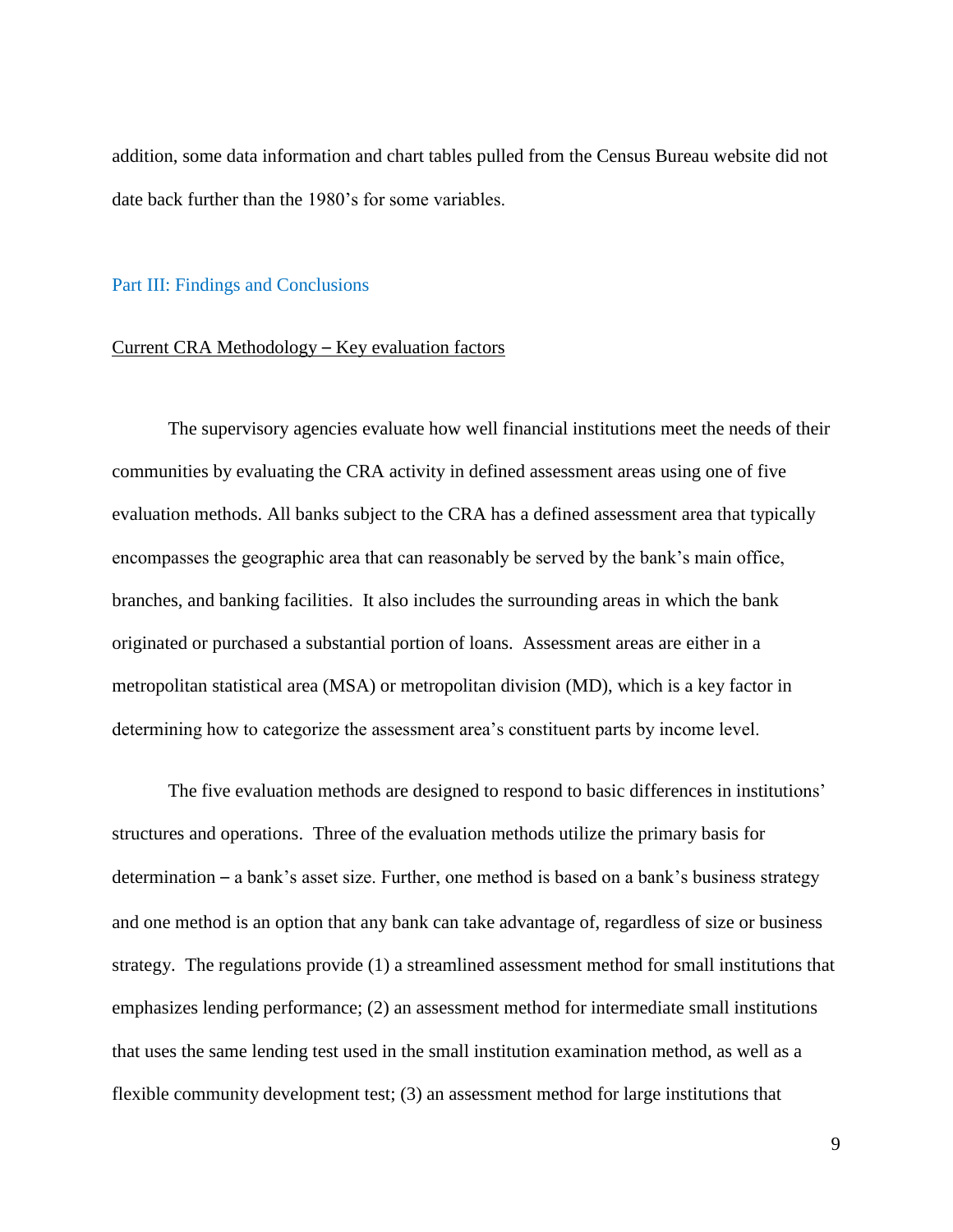focuses on lending, investment, and service performance; (4) an assessment method for wholesale and limited-purpose institutions that is based on community development activities; and (5) an assessment method based on the strategic plans of an institution.

| <b>Evaluation method</b>       | <b>Bank asset threshold</b>                    | <b>Evaluation components</b><br>required               |
|--------------------------------|------------------------------------------------|--------------------------------------------------------|
| <b>Small Bank</b>              | Less than \$326 million                        | Streamlined lending test                               |
| <b>Intermediate Small Bank</b> | \$326 million but less than \$1.305<br>billion | Lending test<br>Community development test             |
| Large Bank                     | Greater than \$1.305 billion                   | Lending test<br>Investment test<br><b>Service Test</b> |

**Table 1: CRA Evaluation Methods by Bank Size**

A small institution is defined as a bank that, as of December 31 of either of the prior two calendar years, had assets of less than \$326 million. The limited financial resources and competitive factors of small banks warrant a streamlined assessment method. The small bank lending test incorporates a bank's seasonally adjusted loan-to-deposit ratio, percentage of loans within the assessment area, record of lending to LMI individuals, and the record of complaints about its performance in helping the community.

An intermediate small institution is defined as a financial institution with assets of at least \$326 million as of December 31 of both of the prior two calendar years and less than \$1.305 billion as of December 31 of either of the prior two calendar years. Intermediate small institutions are evaluated using two component tests: the small institution lending test and the flexible community development test for intermediate small institutions. The intermediate small institution community development test evaluates the number and amount of community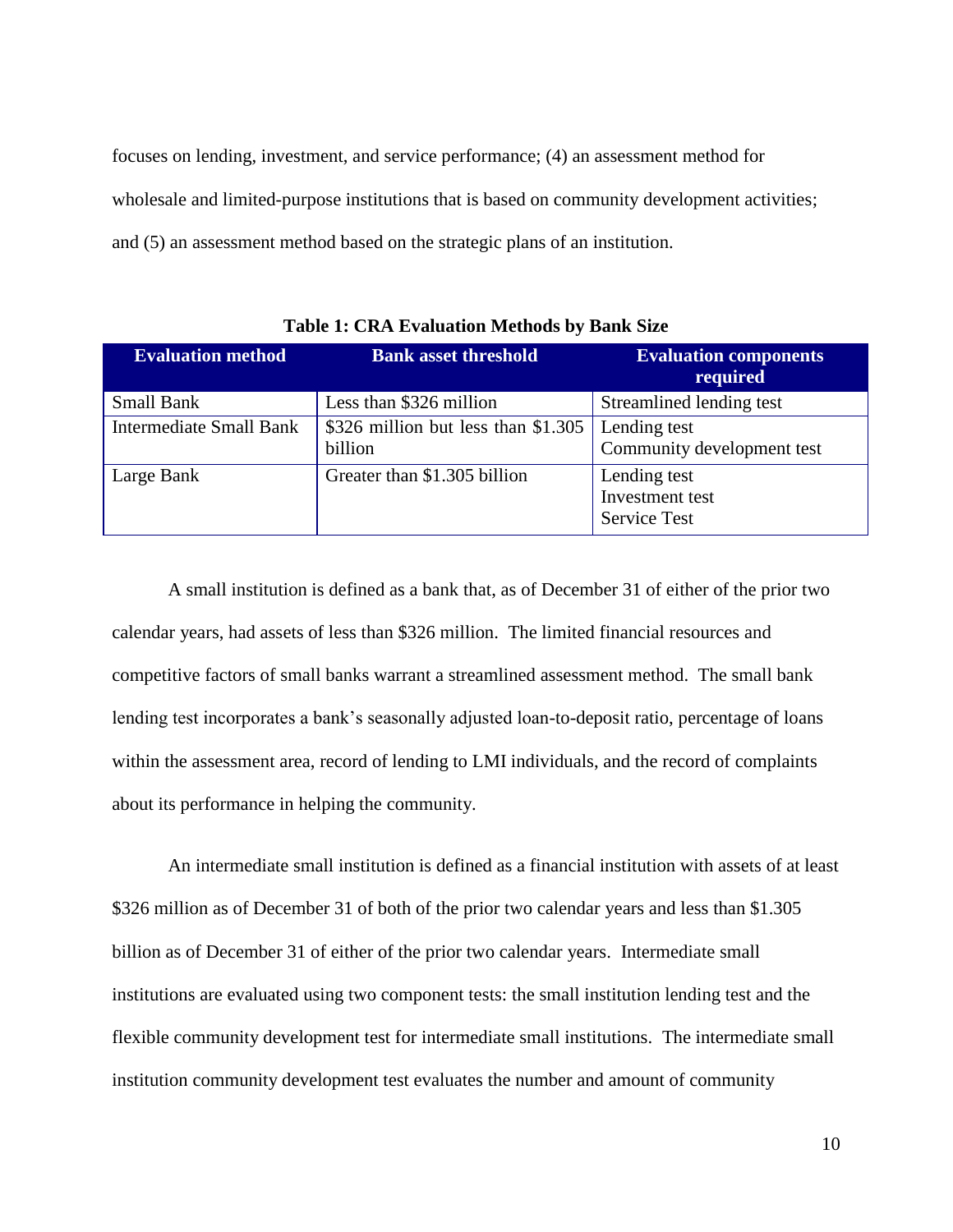development loans; the number and amount of qualified investments; the extent to which the institution provides community development services; and the institution's responsiveness to the opportunities of community development lending, qualified investment, and community development services.

A large institution has total assets of at least \$1.305 billion for December 31 of both of the prior two years. Large institutions are evaluated using three performance tests – the lending, investment, and service tests.

The lending test evaluates a large institution's retail lending, as well as its community development lending, using various factors including the number and dollar amount of the institution's home mortgage, small business, small farm, and consumer loans in the institution's assessment areas; the geographic distribution of the institution's lending products, and the level of complexity and innovativeness of community development loans.

The investment test evaluates an institution's record of making qualified investments by assessing the dollar amount of qualified investments, innovativeness or complexity of qualified investments, and the responsiveness of qualified investments to credit and community development needs.

The service test evaluates an institution's use of retail and community development services to meet the needs of the assessment area by measuring the current distribution of branches in LMI communities, and the availability and effectiveness of a bank to deliver services to LMI areas and individuals.

11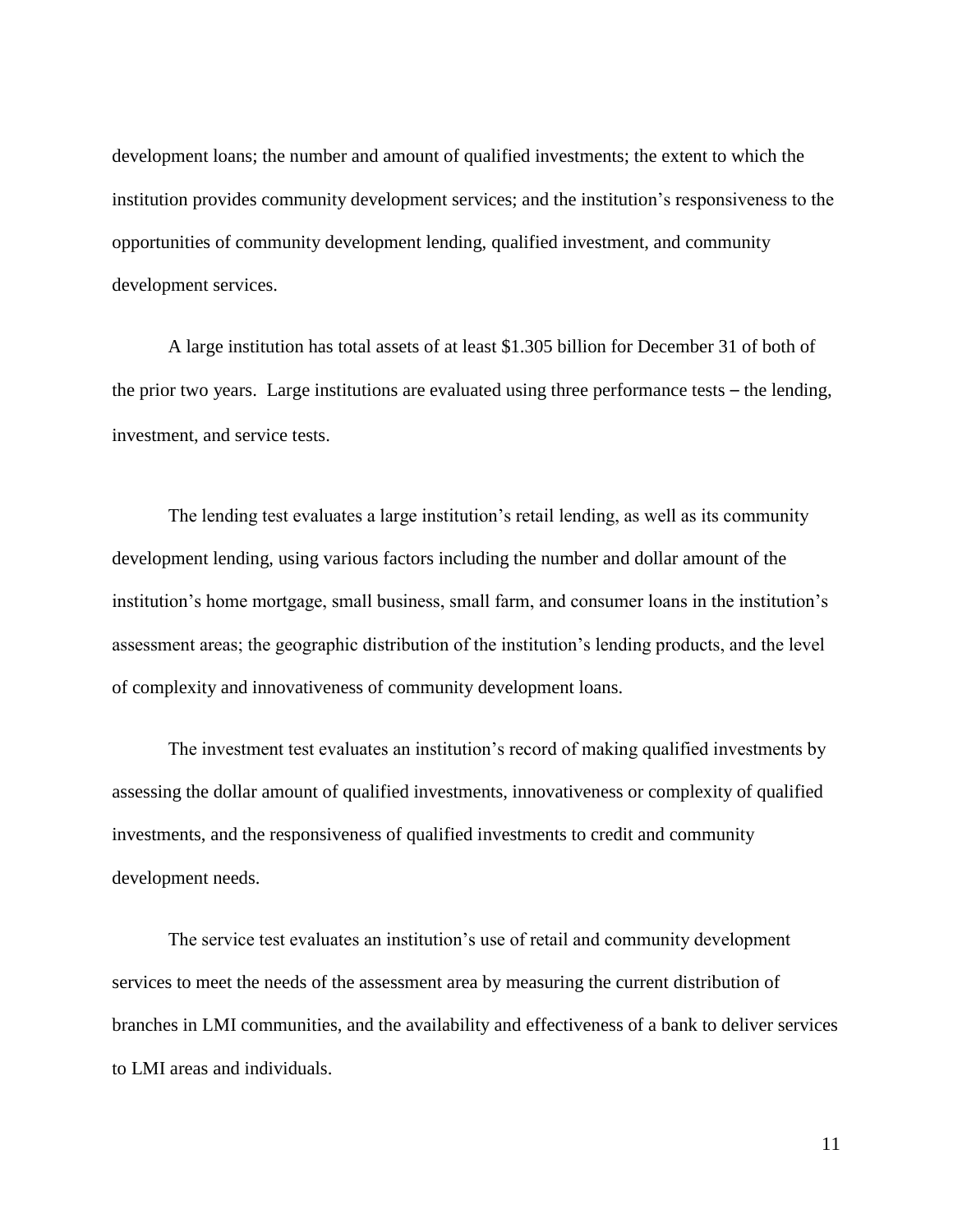An institution must receive approval from its primary regulator to be designated as a wholesale or limited-purpose institution under which it will be evaluated using the community development test. CRA regulations permit any institution to develop, and submit for approval by its primary regulator, a strategic plan for addressing its responsibilities with respect to CRA.

#### CRA Rating System

 $\overline{a}$ 

A bank's CRA rating is based on the evaluation of the various performance tests.<sup>9</sup> The bank's overall performance must be consistent with safe and sound banking practices and adjustments on the basis of evidence of discriminatory or other illegal credit may be applied. Having a "Satisfactory" or better CRA rating is considered when banks submit applications for charters, branch relocations, and mergers and acquisitions. Since CRA ratings are made publicly available, banks are motivated to strive for high CRA ratings to protect its reputational risk as some community businesses, federal government agencies, and state and local governments will only place deposits with banks that have earned high CRA ratings.

The CRA ratings assigned based on the evaluation of a bank's performance are:

**"Outstanding"** An institution in this group has an outstanding record of helping to meet the credit needs of its assessment area, including low- and moderate-income neighborhoods, in a manner consistent with its resources and capabilities.

<sup>9</sup> FDIC Consumer Compliance Examination Manual- Community Reinvestment Act Section XI. [https://www.fdic.gov/resources/examinations/compliance-manual.pdf](https://www.fdic.gov/resources/supervision-and-examinations/consumer-compliance-examination-manual/documents/compliance-examination-manual.pdf)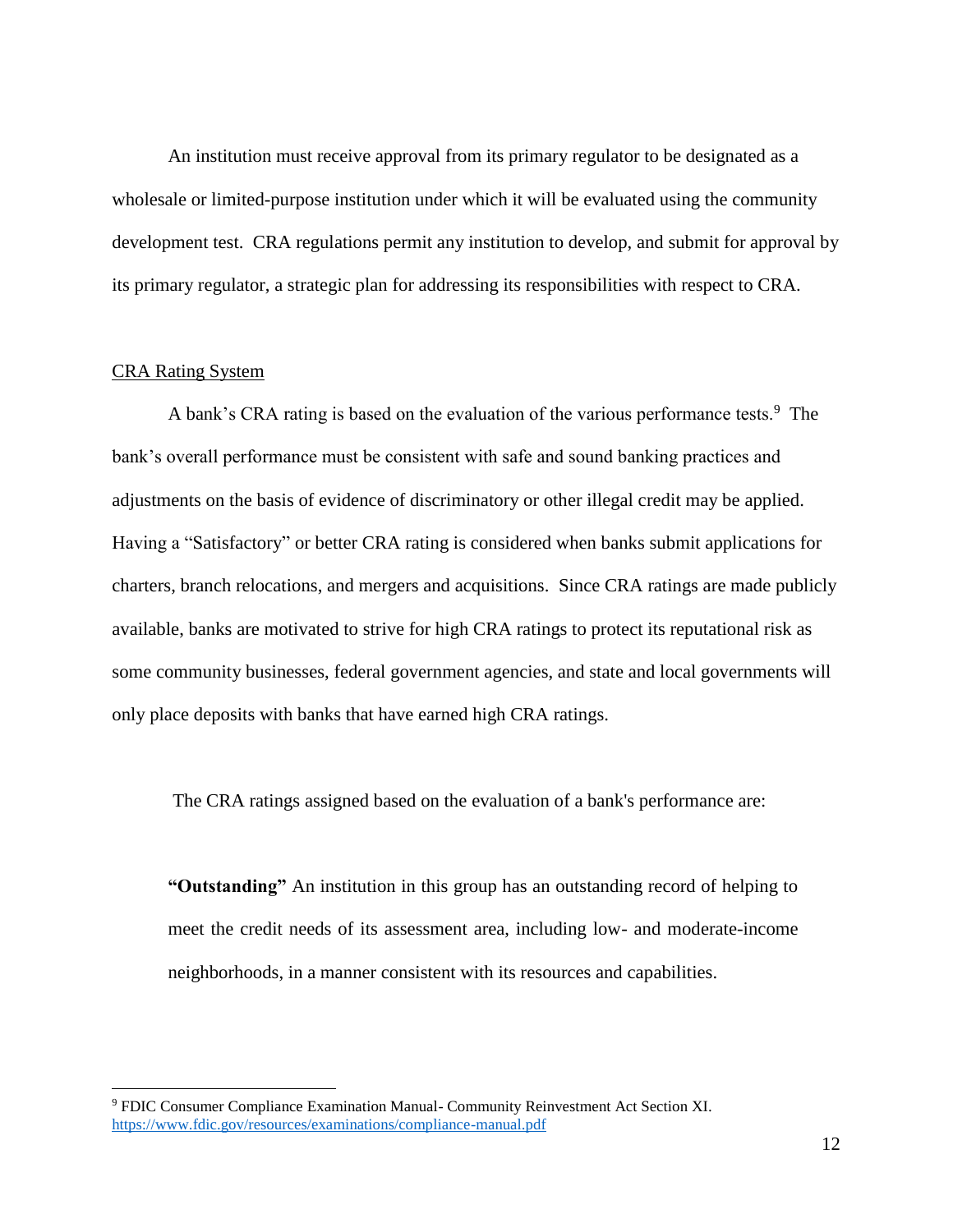**"Satisfactory"** An institution in this group has a satisfactory record of helping to meet the credit needs of its assessment area, including low- and moderate-income neighborhoods, in a manner consistent with its resources and capabilities.

**"Needs to Improve"** An institution in this group needs to improve its overall record of helping to meet the credit needs of its assessment area, including low- and moderate-income neighborhoods, in a manner consistent with its resources and capabilities.

**"Substantial Noncompliance"** An institution in this group has a substantially deficient record of helping to meet the credit needs of its assessment area, including low- and moderate-income neighborhoods, in a manner consistent with its resources and capabilities.

#### Proposed CRA Modernization Changes

 $\overline{a}$ 

In a joint press release announcing the proposed rule, the OCC and FDIC stated that the proposal is intended to address the dramatic changes that have occurred in the banking industry since the enactment of the CRA regulations.<sup>10</sup> The two agencies proposed to make changes in the key areas by: (1) Clarifying and expanding what qualifies for CRA credit; (2) expanding where CRA activity counts; (3) providing an objective method to measure CRA activity; and (4) revising data collection, recordkeeping, and reporting.<sup>11</sup>

<sup>10</sup> OCC News Release 2019-147/December 12, 2019. *FDIC and OCC Propose to Modernize Community Reinvestment Act Regulations*. [https://www.occ.gov/news-issuances/news-releases/2019](https://www.occ.gov/news-issuances/news-releases/2019/nr-ia-2019-147.html?utm_source=RSS_feed&utm_medium=RSS)

<sup>&</sup>lt;sup>11</sup> Primary source documents for the proposed rule changes are the Federal Register/Vol. 85, No. 6/ Proposed CRA Rules and the Wisconsin Bankers Association summary document *Changes to Community Reinvestment Act Proposed by Regulators.* [https://www.wisbank.com/articles/2020/changes-to-CRA](https://www.wisbank.com/articles/2020/01/changes-to-community-reinvestment-act-proposed-by-regulators/)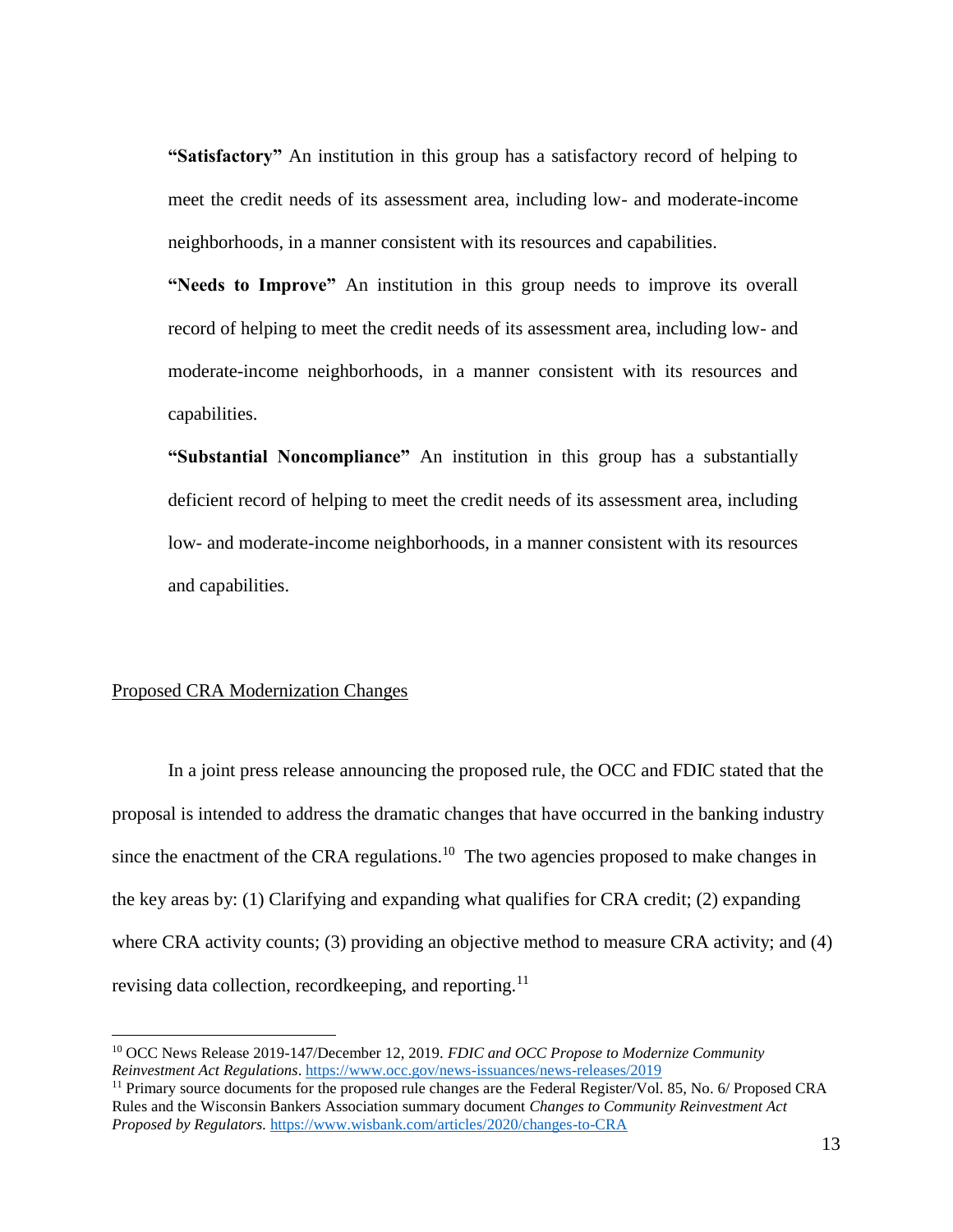#### 1. Clarifying and expanding what qualifies for CRA credit

The proposed rule seeks to clarify and expand the set of activities eligible for CRA credit, require the publication of a non-exhaustive list of eligible activities, and create a process for getting guidance on an activity's eligibility prior to a bank fully engaging and/or committing to an investment. The proposal would clearly define qualifying activities criteria that identify the types of activities that meet the credit needs of banks' communities, particularly those individuals and areas deemed as low-to-moderate income. The proposed rule would encompass the many activities that qualify for CRA under the current rule such as retail loans provided to LMI individuals, small businesses and farms and community development activity such as affordable housing and essential community support facilities. The proposed rule would expand the list of qualifying activities to include new activities such as retail loans to Indian country and consumer lending for the evaluation of community development. Historically, banks have not received CRA credit for lending activity in tribal areas primarily because bank branches are not located on or near Indian reservations; however, the new proposed rule would incentivize banks to provide services to tribal and rural areas since banks will receive CRA credit even if the reservations are not in near proximity to a branch. This will make capital and credit opportunities more accessible for tribal governments and communities. On the contrary, the proposed rule will expand qualifying activities to include consumer lending for the evaluation of community development. This could potentially discourage banks from issuing loans such as mortgages and business loans to receive CRA credits and instead issue smaller credits such as personal or automobile loans.<sup>12</sup> Mortgages and small business loans better support growth and rehabilitation within a community and by including consumer loans, a bank could reduce the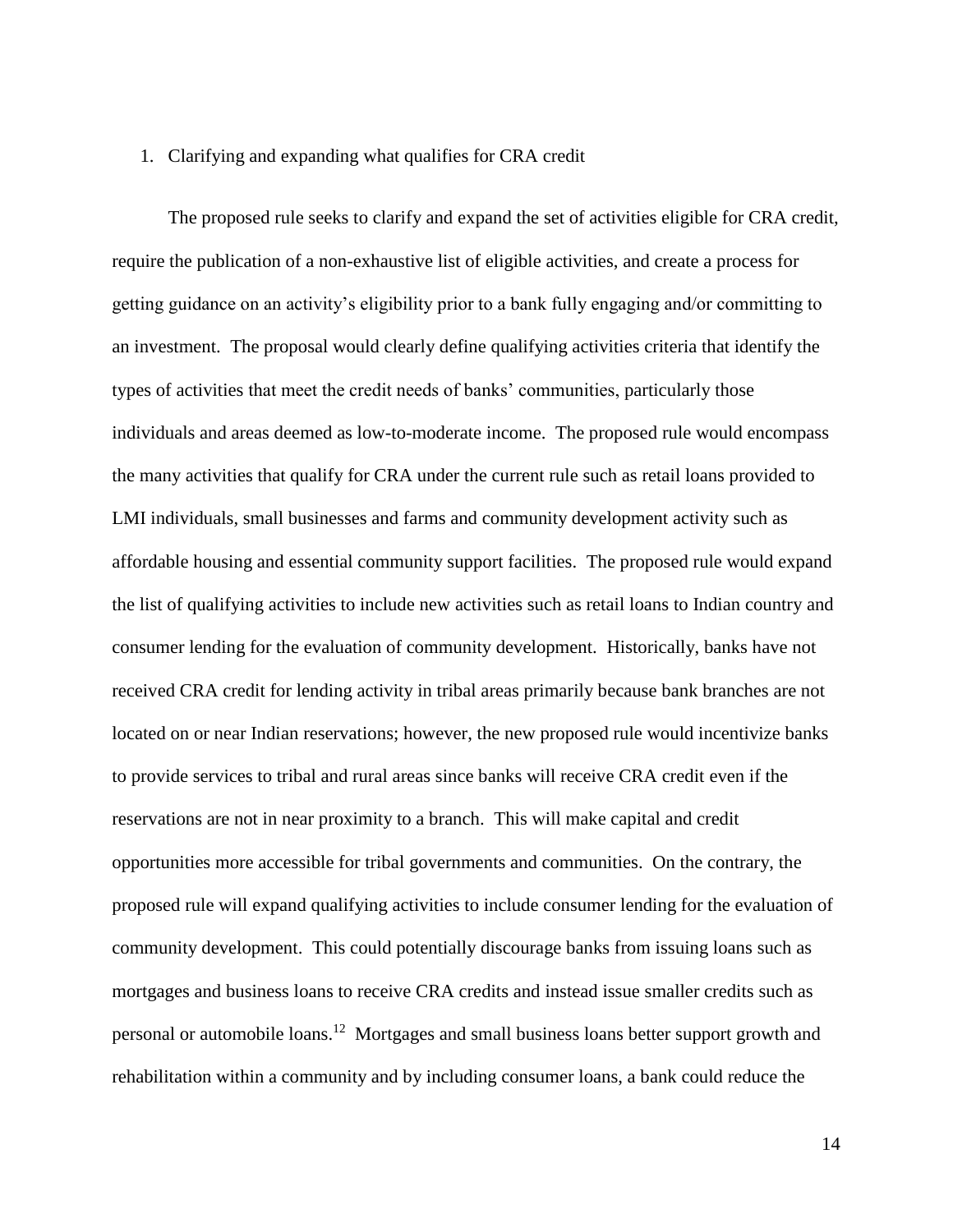volume of loans that produce economic development (mortgages and business loans) and opt for originating loans such as small personal and automobile loans to satisfy CRA obligations.

The new proposal would calculate CRA investments on an ongoing basis of the average outstanding amount of any qualifying loan or CD investment on the bank's balance sheet. Currently, the CRA evaluation period is scored on a three-year basis and investments older than three years do not count towards CRA credit. The proposed rule could reduce the current shortterm focus of CRA activities and provide banks more incentive to engage in community development investments and loans with longer maturities. When a CRA exam is expect to commence, banks often purchase loans or investments that qualify for CRA credit and then sell the loans shortly after the examination period is complete. Expanding the evaluation period greater than three years could eliminate the apparent inflation then sell-off of qualifying CRA activity. Contrary, by allowing banks to receive CRA credit longer than three years for qualifying activity could potentially encourage banks to focus only on long-term CRA-qualifying loans to meet rule thresholds and then cease lending to the community in subsequent years.

Under the proposed rule, the agencies would maintain a publicly available nonexhaustive, illustrative list of examples of qualifying activities that meet the criteria in the rule, as well as examples of activities that the agencies have determined do and do not qualify for CRA credits. The proposal would also establish a process for a bank to seek agency confirmation that an activity is a qualifying activity prior to full engagement or commitment of the activity. These changes could address concerns about uncertainty and transparency that have been identified by stakeholders.

 $12$  The proposed rule excludes credit card loans, which are classified as a consumer loan, as qualifying activity.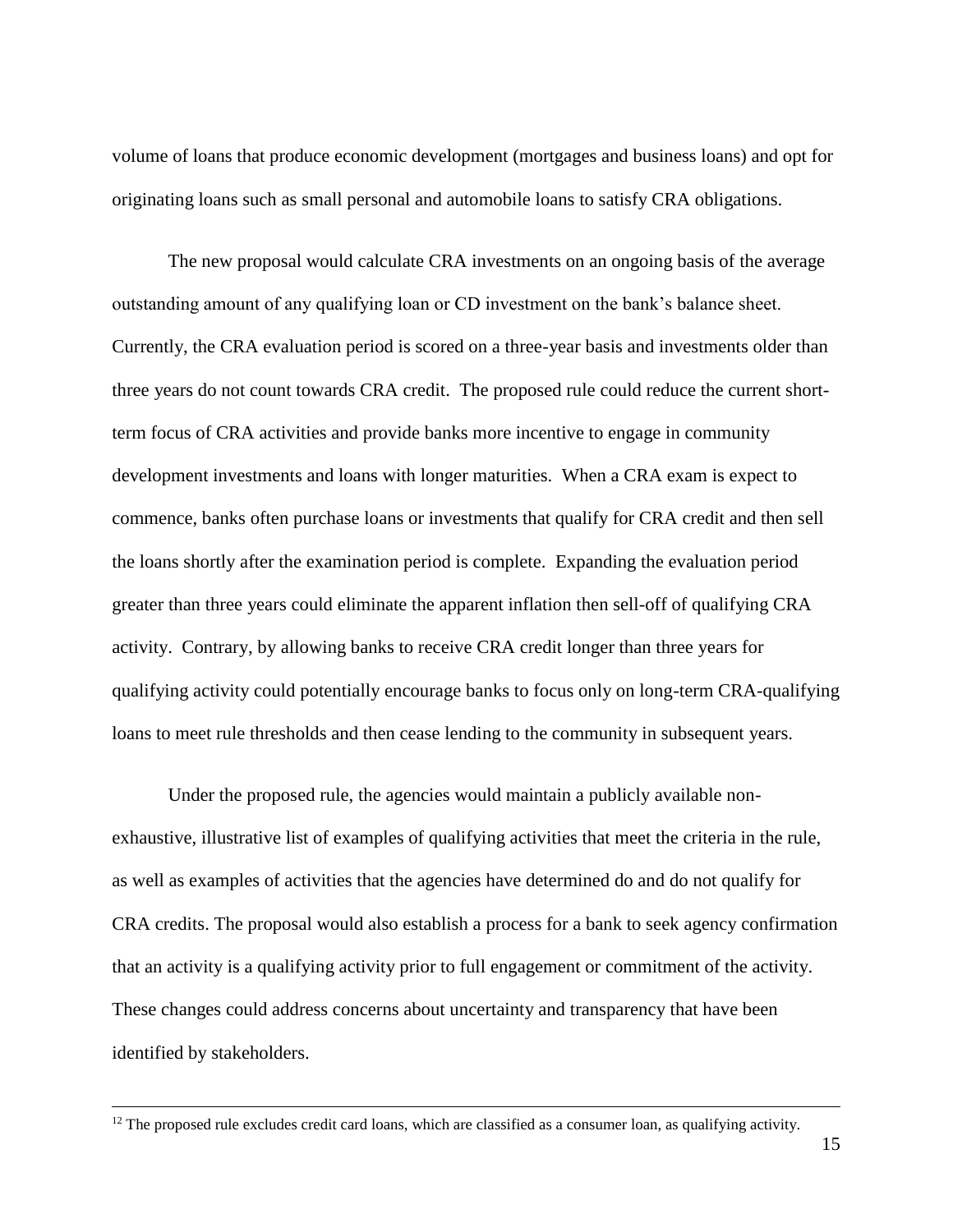#### 2. Expanding where CRA activity counts

The banking industry has changed significantly since CRA was originally enacted, as technology and the expansion of interstate banking has transformed how banks deliver their products and services. As mobile and internet banking have evolved, banking communities have developed beyond those that are solely identifiable by the delineated areas surrounding banks' physical locations. The proposed rule would expand CRA assessment areas by offering banks greater flexibility to designate statewide, non-metropolitan assessment areas that are outside of communities surrounding a physical location or where the majority of business activity is conducted.

The proposed rule would create two categories of assessment areas: facility-based and deposit-based assessment areas. The current requirement that areas surrounding a bank's main office, branches, and facilities are delineated as assessment areas for the purpose of measuring CRA performance would be preserved. These areas would be identified as facility-based assessment areas and the banks will have the option to choose the geographic level at which to delineate their facility-based assessment areas. The agencies believe that banks are in the best position to determine the bank's assessment areas. The proposed rule would require banks that receive 50% or more of its retail domestic deposits from geographic areas outside of its facilitybased assessment areas to delineate separate, non-overlapping deposit-based assessment areas where they receive five percent or more of their retail domestic deposits. These deposit-based assessment areas would capture banks' evolving business of internet and mobile deposits and encourage banks to serve communities including deposit-taking areas outside of current assessment areas.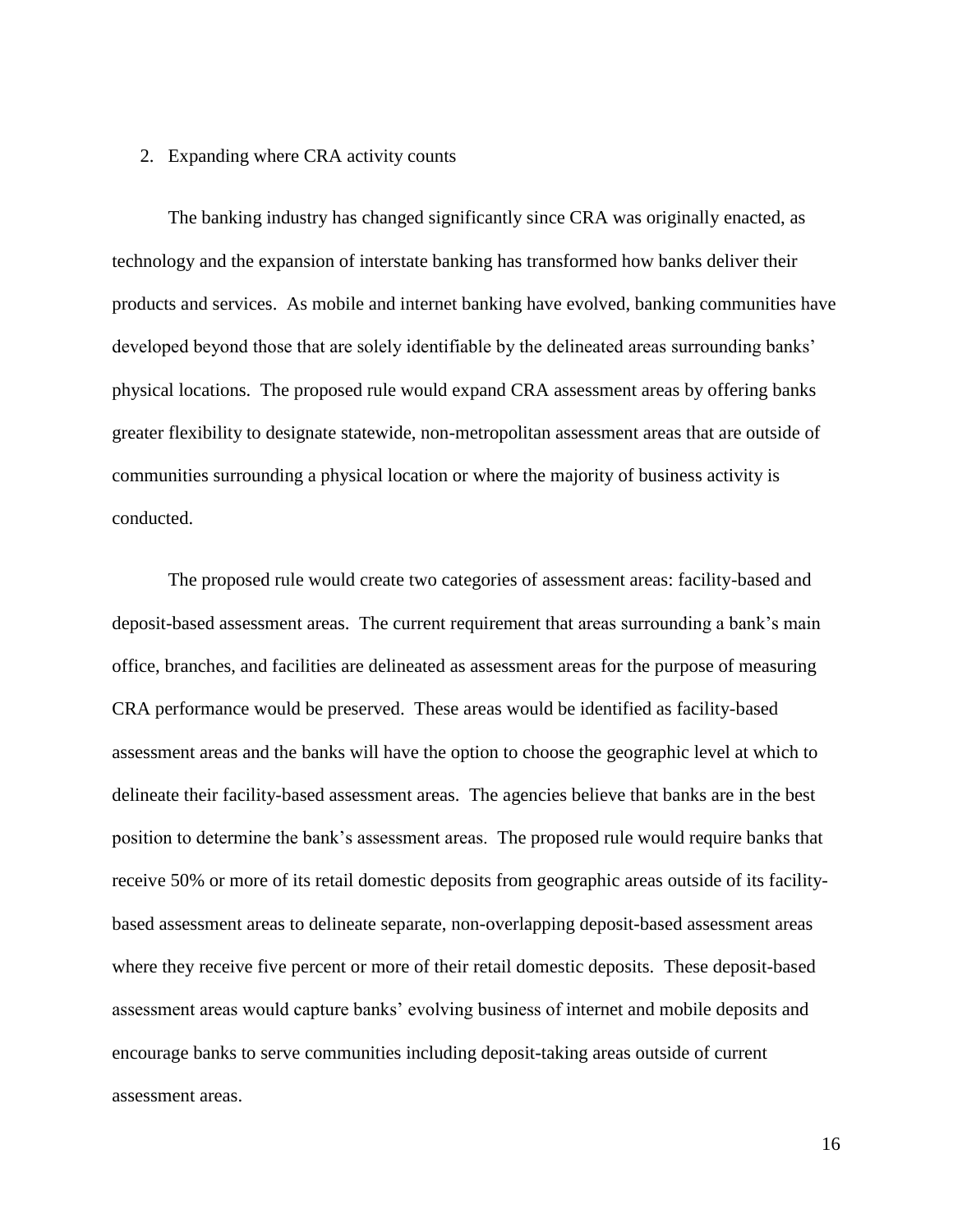In addition, the proposed rule would allow banks to receive credit for qualifying activities conducted outside of its assessment areas in communities where banks have limited physical or deposit presence. The proposal would permit a bank to change its assessment area once during each evaluation period while retaining the requirements that a bank's assessment areas must not illegally discriminate or exclude LMI geographies. Although these component of the proposed rule would increase retail lending to LMI individuals and businesses that are located outside of assessment areas, it could potentially reduce the amount of lending to LMI communities as banks would be more incentivized to participate in CRA-qualifying projects or LMI individuals located in more "desirable" neighborhoods rather than provide CRA-qualifying activities in LMI communities that need more revitalization and development opportunities.

#### 3. Providing an objective method to measure CRA activity

The current CRA regulations specify different methods to evaluate a bank's CRA performance based on the bank's asset size (small, intermediate small, and large banks) and business strategy. The proposed rule would establish new general performance standards used to evaluate banks with an asset size greater than \$500 million. Small banks (classified as banks with an asset size of \$500 million or less) may choose to opt into the new general performance standards or continue to be evaluated based on the small bank performance standards under the current regulations.

The proposed rule would make the evaluation of CRA performance more objective and standardized by establishing new performance standards based on specific benchmarks and thresholds. The proposed rule would eliminate the three separate fully-rated lending, investment, and service tests outlined in the current regulations. The new general performance standards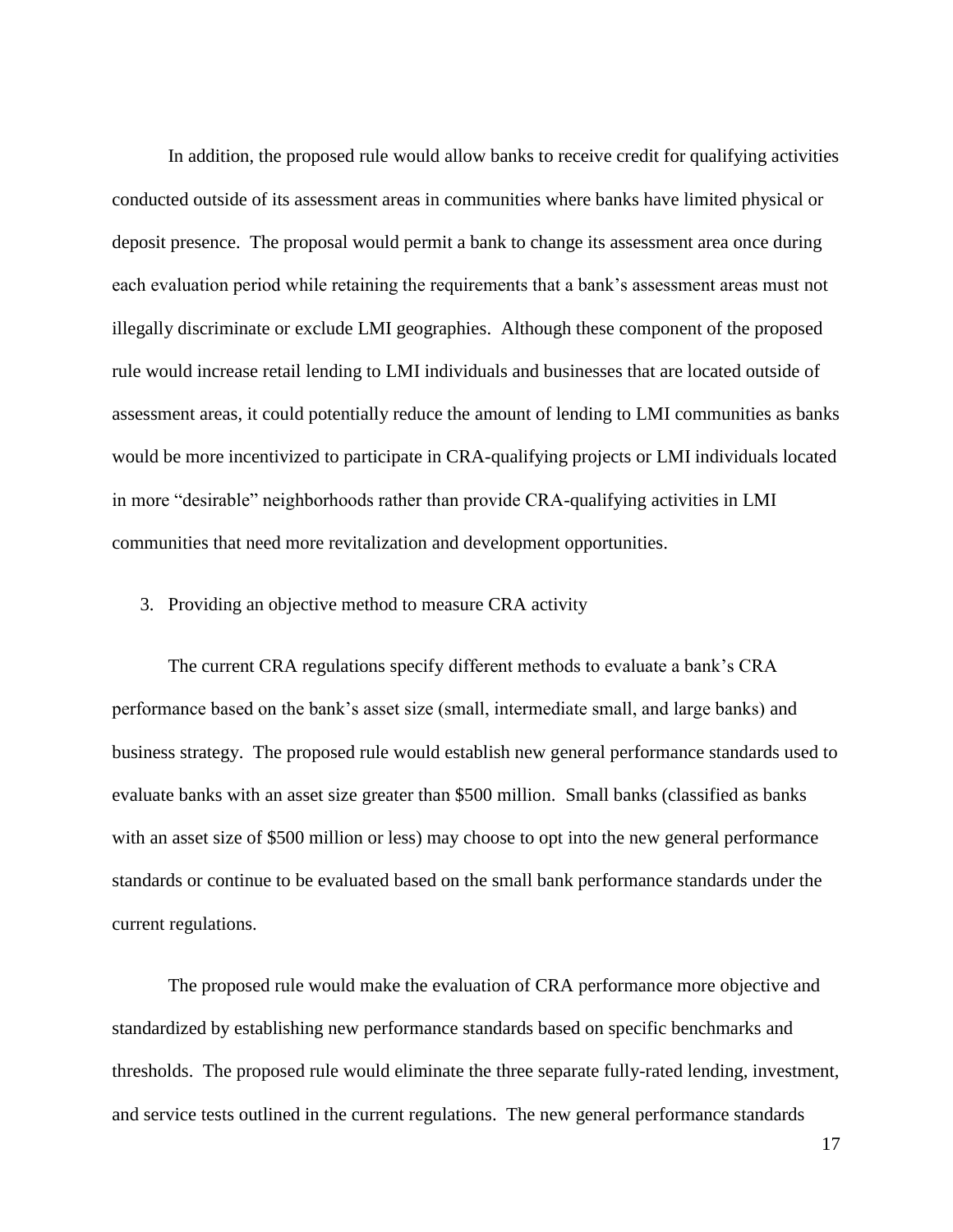would apply at both the bank and assessment area levels and would assess two fundamental components: (1) a CRA evaluation measure (EM); and (2) a retail lending distribution test. Additional performance measures would require banks to meet minimum CD lending and investment requirements in each assessment area.

Under the proposed rule, the EM will provide a uniform method of evaluating the impact of a bank's qualifying activities and specify benchmarks required to achieve specific ratings categories. The EM is comprised of two components: (1) a measurement of a bank's qualifying activities; and (2) a measurement of a bank's branch distribution. The first component is derived by taking the sum of its qualifying activities (dollar value) as a proportion of quarterly retail domestic deposits. The second component of the EM is calculating a bank's distribution of branches located in LMI census tracts, tribal and native lands, underserved areas, and distressed areas within an assessment area. The number of branches located in the assessment areas will be compared to the bank's total number of branches and multiplied by .01 to produce an EM score. Banks will receive the following rating if the average EM meets or exceeds: 11% for "Outstanding",  $(2)$  6% for "Satisfactory",  $(3)$  3% for "Needs to Improve", and  $(4)$  <3% for "Substantial Noncompliance".

There is no way to assess whether the proposed EM thresholds are appropriate or consistent across bank sizes or business models. The agencies did not release the research and underlying data used to establish the EM thresholds and admitted in the notice of the proposed rule that the data was incomplete and required the use of assumptions. It presents a concerning possibility that the proposed EM thresholds have not been proven accurate or effective for measuring CRA. In addition, there could potentially be great pressure within banks to calculate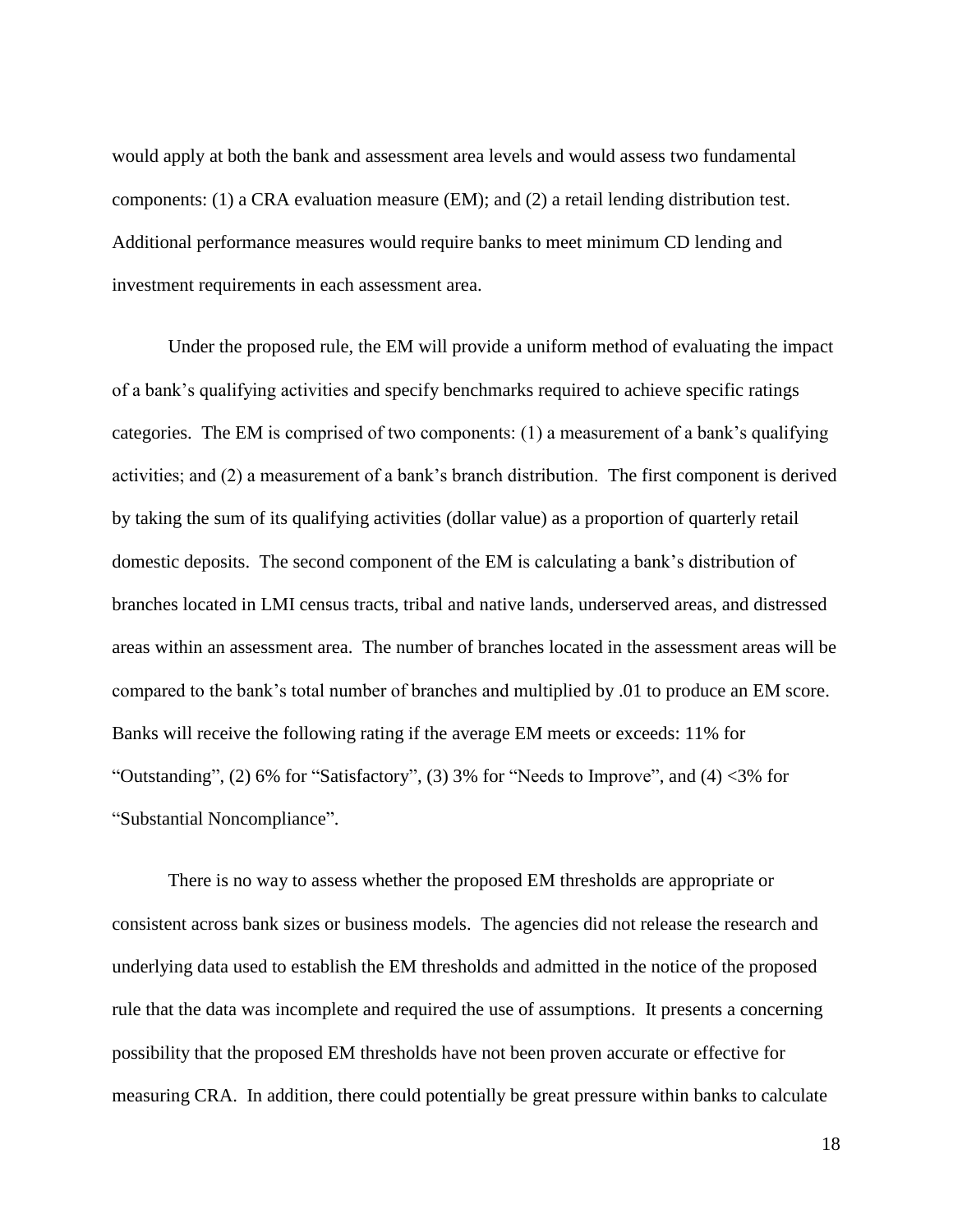the ratio of CRA-qualifying activities in the normal course of business, identify the dollar volume yet remaining to achieve the 11% ratio to achieve an "Outstanding" rating, and then seek out the fastest and simplest options to meet the threshold. This could potentially come at the expense of smaller dollar retail loans, community development loans, and loans that require more complex underwriting, all of which are the fundamental basis for redevelopment in LMI communities.

| CRA evaluation                                                                                                                                                   | Retail lending distribution tests                                                                                                                                           | CD minimums                                                                                                                                                                                                                                              | Presumptive rating<br>category   |  |
|------------------------------------------------------------------------------------------------------------------------------------------------------------------|-----------------------------------------------------------------------------------------------------------------------------------------------------------------------------|----------------------------------------------------------------------------------------------------------------------------------------------------------------------------------------------------------------------------------------------------------|----------------------------------|--|
| The average of a bank's annual as-<br>sessment area CRA evaluation<br>measures meets or exceeds 11 per-<br>cent (selected from a range of 10 to<br>15 percent).  | A bank moots the established thresh-<br>olds for all the retail lending dis-<br>tribution tests for its major retail<br>lending product lines in that assess-<br>ment area. | The quantified value of community de-<br>velopment loans and community de-<br>velopment investments in the as-<br>sessment area, divided by the aver-<br>age of the bank's assessment area<br>retail domestic deposits must meet<br>or exceed 2 percent. | Outstanding.                     |  |
| The average of a bank's annual as-<br>sessment area<br>CRA evaluation<br>measures meets or exceeds 6 per-<br>cent (selected from a range of 5 to<br>10 percent). | A bank meets the established thresh-<br>olds for all the retail lending dis-<br>tribution tests for its major retail<br>lending product lines in that assess-<br>ment area. | The quantified value of community de-<br>velopment loans and community de-<br>velopment investments in the as-<br>sessment area, divided by the aver-<br>age of the bank's assessment area<br>retail domestic deposits must meet<br>or exceed 2 percent. | Satisfactory.                    |  |
| The average of a bank's annual as-<br>sessment area CRA evaluation<br>measures meets or exceeds 3 per-<br>cent (selected from a range of 2 to<br>5 percent).     |                                                                                                                                                                             |                                                                                                                                                                                                                                                          | Needs Improvement.               |  |
| The average of a bank's annual as-<br>sessment area CRA<br>evaluation<br>measures is less than 3 percent<br>(selected from a range of 0 to 5 per-<br>cent).      |                                                                                                                                                                             |                                                                                                                                                                                                                                                          | Substantial Non-com-<br>pliance. |  |

**Table 2: Summary Chart of specific benchmarks for each general performance standards**

 *Source: Federal Register/Vol. 85, No. 6/ Proposed CRA Rules*

The retail lending distribution tests would assess if a bank's retail loan originations are serving the needs of LMI individuals and communities. The tests evaluate the volume of bank originations in each assessment area, based on its major retail lending product lines, using both a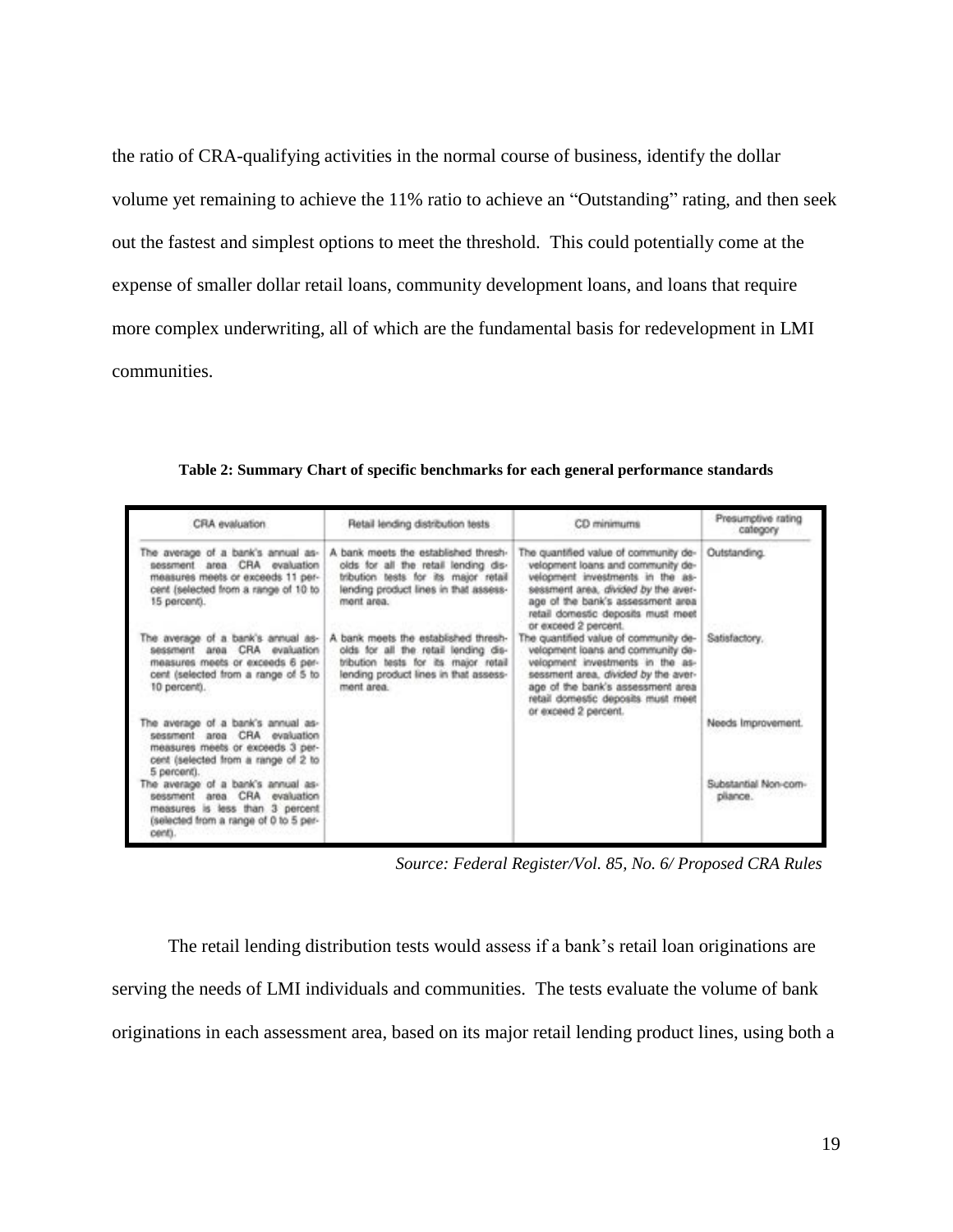geographic distribution test and a borrower distribution test. <sup>13</sup> The geographic distribution test compares the bank's rate of small business loan originations in LMI neighborhoods to its peer and the demographics of the assessment areas. The borrower distribution tests compare a bank's rate of originations of home mortgages and other retail loans to LMI individuals to its peers and demographics of the assessment areas. Both distribution tests will only be conducted on assessment areas having at least 20 loans in the major retail lending product line. The proposed rule uses a pass-fail approach and a bank's performance on the geographic and borrower lending distribution tests must meet or exceed the established thresholds for performance in order to pass each test.<sup>14</sup> Since the retail test would be only pass or fail, the evaluation measure would have much more weight when determining overall scores.

The final component of the new general performance standards is the community development minimums. The proposed rule would establish minimums for a bank's quantified value of CD lending and investments as compared to retail domestic deposits at both the assessment area and bank level and it would be evaluated using a pass-fail approach. To achieve a "Satisfactory" or an "Outstanding" rating, the sum of the quantified value of community development loans and community development investments, divided by the average of the bank's retail domestic deposits must meet or exceed 2%.

While it is progress to establish threshold benchmarks for the demographic and peer comparators, the proposed rule does not provide supporting data to explain the rationale for the

<sup>&</sup>lt;sup>13</sup> A major retail lending product line is defined as any retail lending product line that composes at least 15 percent of the bank's overall dollar volume of retail loan originations during the evaluation period. If more than two retail lending product lines comprise more than 15 percent of a bank's retail lending, the two largest retail lending product lines will be considered major retail lending product lines.

<sup>&</sup>lt;sup>14</sup> The thresholds are set at 55% and 65% for the demographic comparator and peer comparator for both the geographic distribution test and the borrower distribution test. See Federal Register for the breakdown of the numerators and denominators.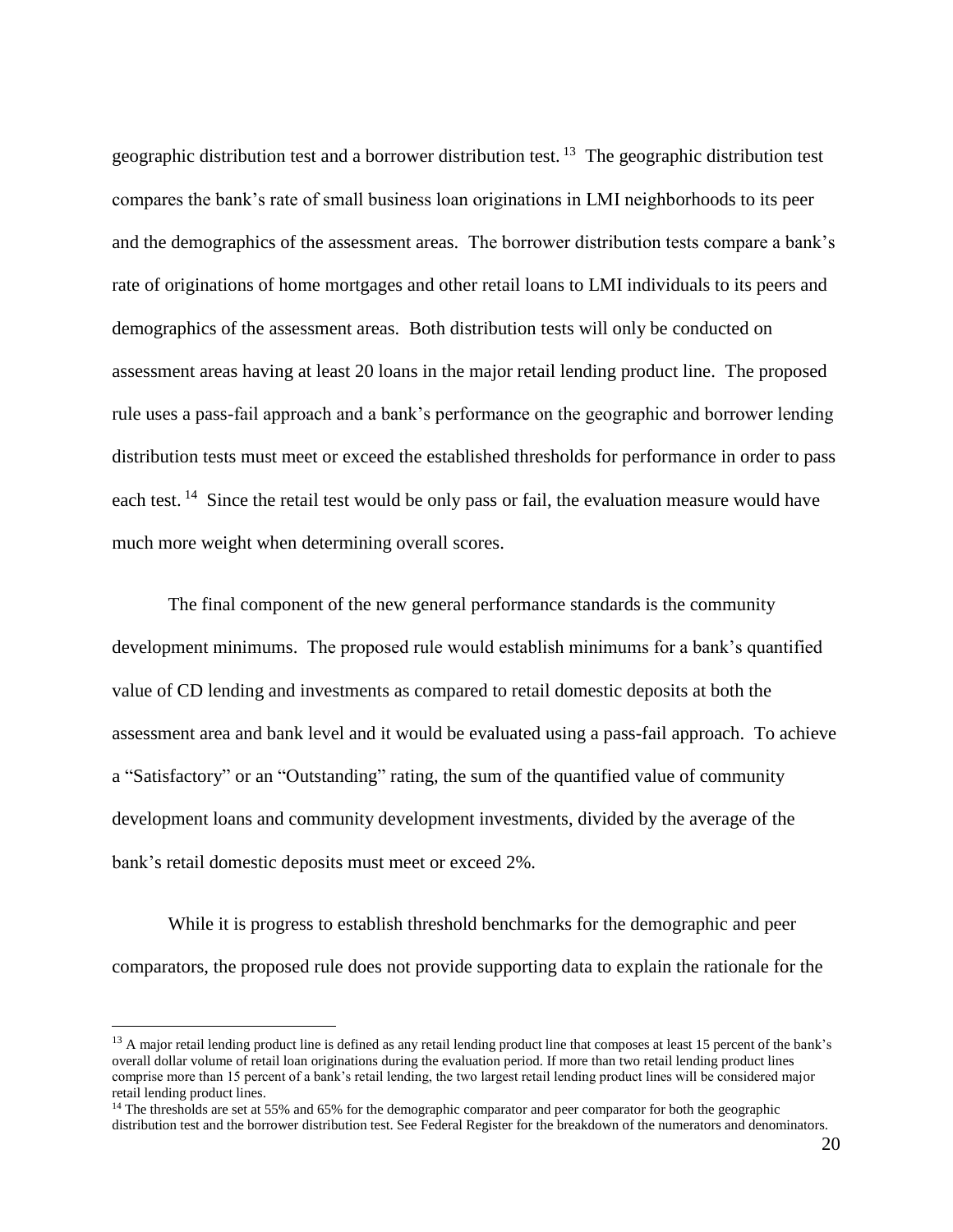55% and 65% benchmarks. The proposed rule does not outline any assumptions used or data analysis conducted to determine if the threshold benchmarks are adequate to satisfy CRA lending in different communities or if a uniform threshold is appropriate as development and lending opportunities differ in various communities. For example, the 55% demographic benchmark might be too low in lower-cost areas where it is easier to lend to LMI borrowers or too high in higher-cost areas where it is harder to lend to LMI borrowers. In addition, the proposed rule does not explain how 2% of deposits was determined to be a significant level of community development activity.

The one ratio EM would be the dollar amount of qualified CRA activities divided by the bank's quarterly average for retail deposits for each assessment and at the bank level. Furthermore, the retail lending and CD minimums components would carry less weight resulting in this single ratio measure being the primary determinative factor for CRA purposes. Since this ratio focuses on the "dollar value" of CRA-qualifying activities rather than on the complexity and impact that it will contribute to serving community needs, banks will have an incentive to meet CRA obligations by making large investments in projects that might have only limited impacts on the needs of LMI individuals and communities. For example, facilitating one large loan to repair the parking lot/garage of a sports stadium located in an LMI community would yield more CRA credits than facilitating various small mortgages and business loans to LMI individuals and businesses within the community. These smaller retail loans help support the development, revitalization, and stabilization of distressed or LMI communities at a much greater level than a large development loan for a sports stadium or similar large credit.

21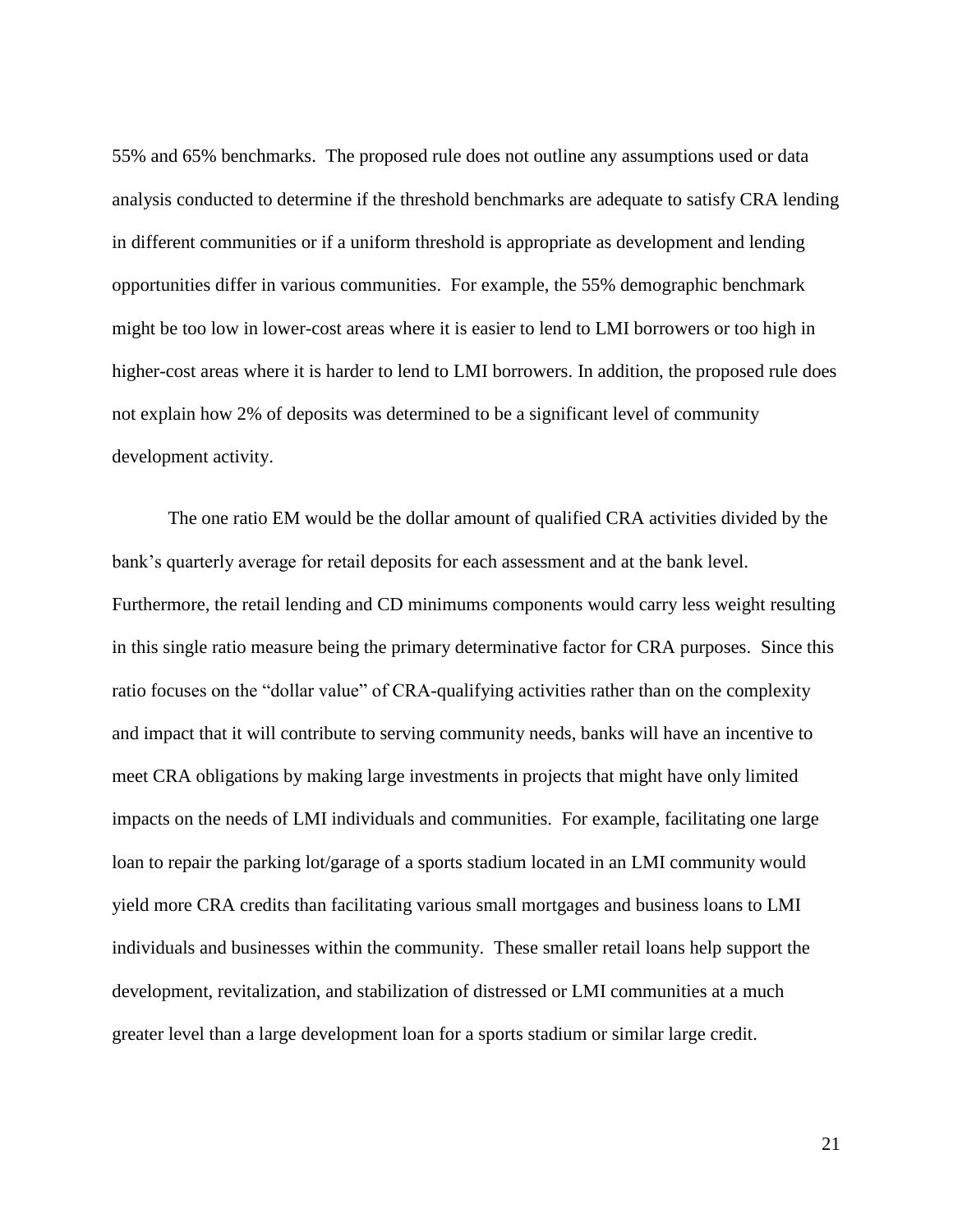#### 4. Revising data collection, recordkeeping, and reporting

Under the proposed rule, there would be separate data collection and reporting requirements for banks subject to the new general performance standards and for banks subject to the small bank performance standards. Banks evaluated under the new general performance standards would be required to collect and maintain extensive information such as retail lending distribution tests results, CRA evaluation measures calculations, and presumptive ratings determinations. Banks would also be required to collect and maintain records of all qualifying and non-qualifying retail loans, assessment area lists, qualifying activities data and retail domestic deposit data at the census-tract level and report at the county level. Also, banks would be required to collect and maintain information on home mortgage and consumer loans originations that do not qualify for CRA credit. For each of those loans, a bank would be required to collect and maintain a unique identification number, the loan type, the date of origination, the loan amount at origination, the loan location, and the income of the borrower. Banks evaluated under the small bank performance standards would generally be exempt from the data collection, recordkeeping, and reporting requirements. These banks would only be required to collect and maintain information on retail domestic deposits, based on the physical address of the depositor. Exempting small banks from collecting and maintain all of the information needed to satisfy the data collection, recordkeeping, and reporting requirements would reduce burden in that manner; however, the requirement to report and maintain deposit information based on the physical location of the depositor may actually demand more burden for small banks. Currently, all banks are required to submit the annual Summary of Deposits (SOD) survey which records deposits by allocating them to a branch location, rather than the location of the depositor. This survey is used to assess compliance with other rules and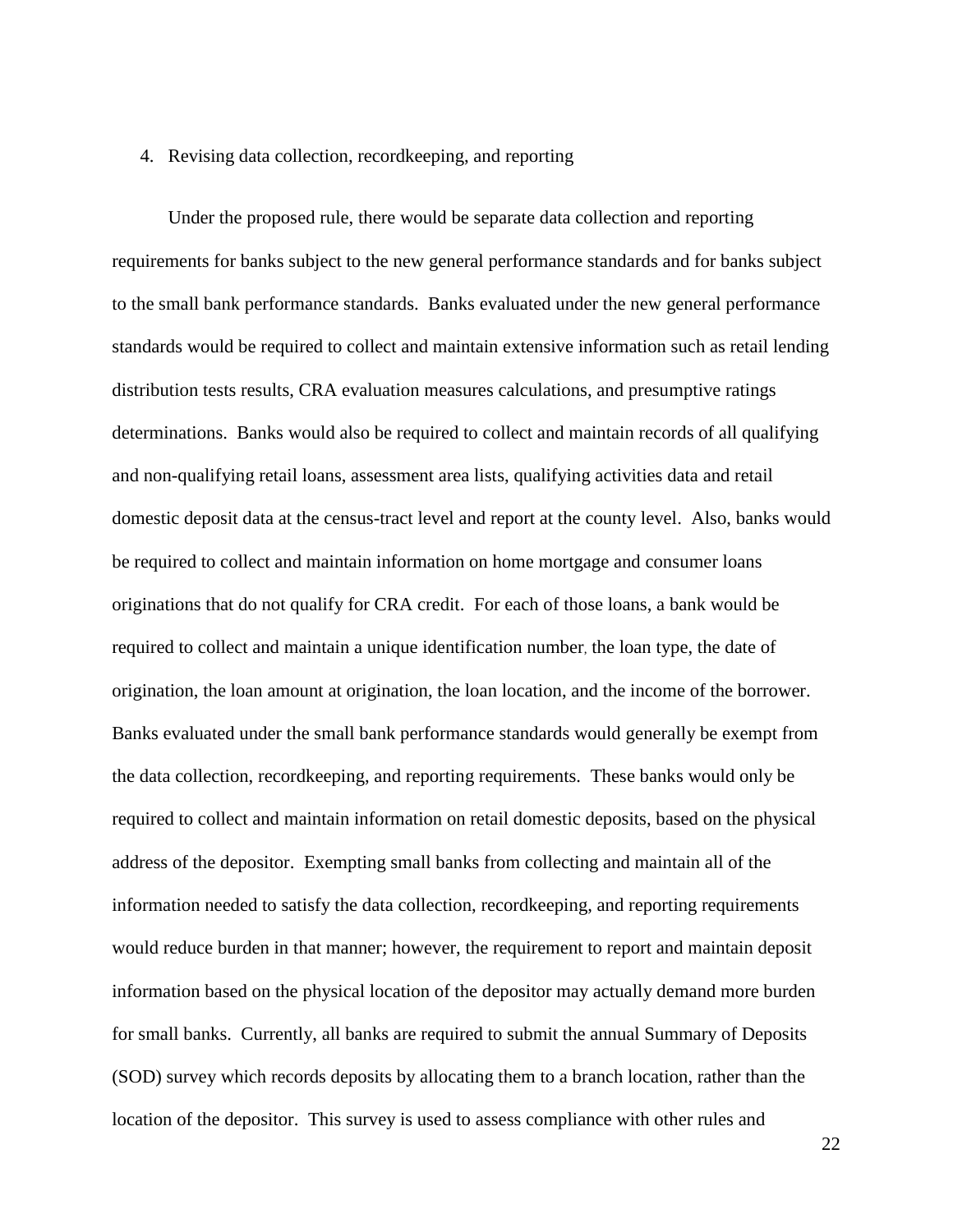regulations including for the purpose of CRA. Small banks would have to allocate resources for updating software systems and contacting all customers via phone or mail to confirm or request updated physical location information, all of which may potentially cause additional burdens for small banks. Also, depositor information based on physical location may not be accurately reflected in recordkeeping in order to provide meaningful analysis for CRA purposes. For example, a millennial that opened an account while residing at their parents' house may not feel obligated to contact a bank to update their new address given the mobile and paperless banking environment.

The referenced changes are the fundamental changes within the four key areas noted by the Treasury and the two regulatory agencies. The following are additional changes outlined in the proposed rule that could potentially have a significant effect on the CRA regulations:

- Small business loans and small farm loans The eligible size of a loan that qualifies as a small business loan or small farm loan in an LMI community would increase from \$1 million to \$2 million. Although increasing the eligible size will allow more credits to be considered for CRA purposes, increasing this limit could potentially lure banks to focus only on larger credits instead of originating smaller home mortgages and business loans in LMIs.
- Home Mortgage Loans Home mortgage loans made to high-and middle-income individuals living in LMI areas would no longer receive CRA consideration. This will have a positive effect on lending to LMI individuals.
- Inconsistent CRA framework among banking agencies At inception, the Federal Reserve did not support the proposed changes for CRA modernization. The FDIC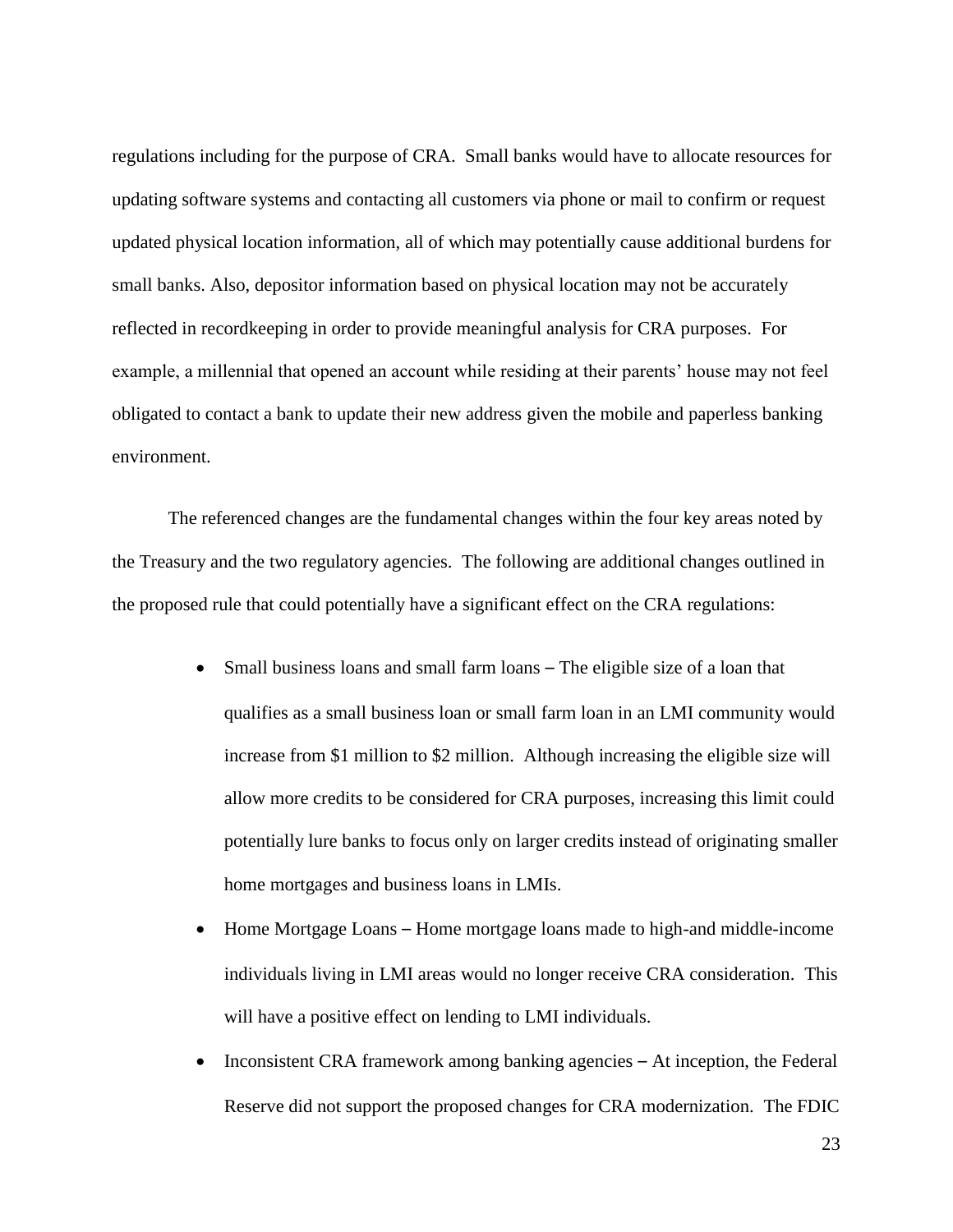later withdrew its approval of the proposed ruling. As a result, there will be separate regulatory requirements for OCC-supervised banks.

#### The Impact of Losing CRA-Eligible Status

The proposed rule has the potential to adversely affect LMI communities by reducing the incentives for banks to conduct business in LMI communities in order to obtain CRA credits. Since the rule has not been implemented yet, a historical "lookback" or tangible data analysis review cannot be conducted. The proposed rule would need to be effective for several years to measure the true impact of the rule since the agencies did not employ a testing phase to collect data prior to the proposal. Since employing the proposed rule will reduce the incentive to conduct business in LMI communities as supported throughout this document, the best way to fully measure the impact to communities is by reviewing the data trends of communities that previously lost their CRA-eligible status. In 2013, the Office of Management and Budget (OMB) published a new set of MSA definitions as part of its comprehensive review of statistical area standards. Consequently, median family income calculations changed for various census tracts resulting in the change of CRA-eligible status for various zip codes. The Federal Reserve Bank of Philadelphia conducted data analysis of banks within the Philadelphia MSA that either lost or gained CRA-eligibility status as a result of the OMB revisions, and analyzed the impact that this status change had on communities.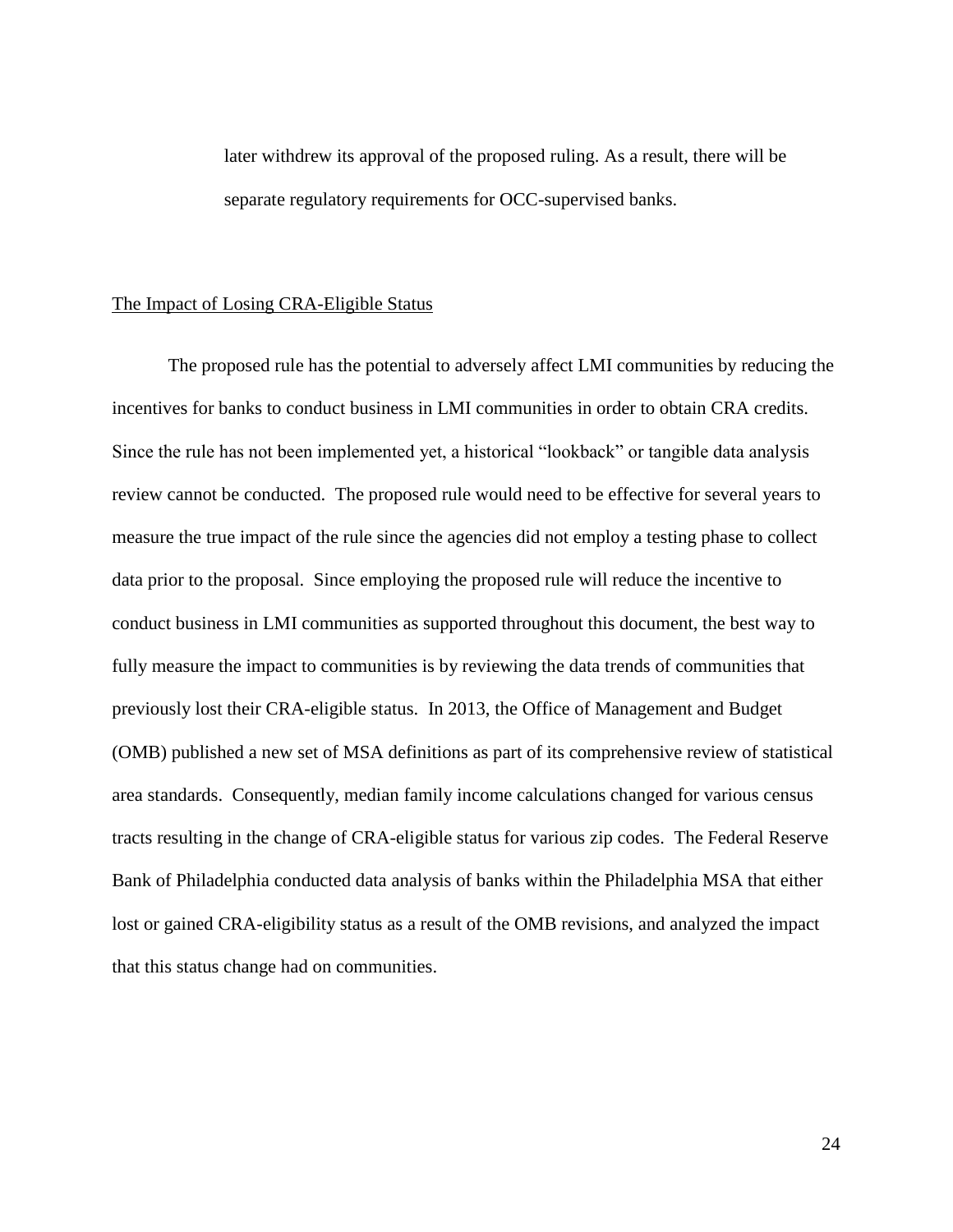The loss of CRA eligibility status in Philadelphia MSA census tracts led to a decrease of 10% to 20% in the volume of purchase mortgage originations by CRA-regulated lenders. 15

**Table 3: Changes in Purchase Mortgage Lending Pre- and Post-2014 in the Philadelphia area**

|                                             | Applications        |         | Originations.       |         | Origination Volume (\$) |           | Denial Rate (%)     |          | FHA Share (%)       |           |
|---------------------------------------------|---------------------|---------|---------------------|---------|-------------------------|-----------|---------------------|----------|---------------------|-----------|
|                                             | Newly<br>Ineligible | Control | Newly<br>Ineligible | Control | Newly<br>Ineligible     | Control   | Newly<br>Ineligible | Control  | Newty<br>Ineligible | Control   |
| Depository Institutions with Local Branches |                     |         |                     |         |                         |           |                     |          |                     |           |
| 2012-2013                                   | 2.422               | 2,818   | 1,577               | 1,836   | 218,895                 | 272,320   | 23.6%               | 23.4%    | 44.8%               | 41.1%     |
| 2014-2015                                   | 2.365               | 3,188   | 1,675               | 2.234   | 257,005                 | 358, 337  | 19.2%               | $19.4\%$ | 34.1%               | 30.1%     |
| % Change                                    | $-2.4%$             | 13.1%   | 6.2%                | 21.7%   | 17.4%                   | 31.6%     | $-4.4%$             | $-4.0\%$ | $-10.7%$            | $-11.0\%$ |
| Difference in Differences                   | $-15.5%$            |         | $-15.5%$            |         | $-14.2%$                |           | $-0.4%$             |          | 0.3%                |           |
| Nondepository Institutions                  |                     |         |                     |         |                         |           |                     |          |                     |           |
| 2012-2013                                   | 3,504               | 3,914   | 2,370               | 2,613   | 356,866                 | 406,140   | 17.5%               | 17.8%    | 50.4%               | 47.5%     |
| 2014-2015                                   | 4,578               | 5.306   | 3,212               | 3,630   | 506,240                 | 604, 808  | 13.4%               | 14.7%    | 45.4%               | 41.0%     |
| % Change                                    | 30.7%               | 35.6%   | 35.5%               | 38.9%   | 41.9%                   | 48.9%     | $-4.1%$             | $-3.0%$  | $-5.1%$             | $-6.5%$   |
| Ofference in Differences                    | $-4.9%$             |         | $-3.4%$             |         | $-7.1%$                 |           | $-1.1%$             |          | 1.4%                |           |
| All Lending Institutions                    |                     |         |                     |         |                         |           |                     |          |                     |           |
| 2012-2013                                   | 7,548               | 8,497   | 5.087               | 5,656   | 736.112                 | 856,983   | 19.6%               | 20.0%    | 50.7%               | 46.9%     |
| 2014~2015                                   | 8.551               | 10,559  | 6.046               | 7,331   | 950.675                 | 1,205,136 | 15.4%               | 16.2%    | 41.5%               | 36.9%     |
| % Change                                    | 13.3%               | 24.3%   | 18.9%               | 29.6%   | 29.1%                   | 40.6%     | $-4.3%$             | $-3.8%$  | $-9.2%$             | $-10.0\%$ |
| Difference in Differences                   | $-11.0%$            |         | $-10.8%$            |         | $-11.5%$                |           | $-0.4%$             |          | $0.8\%$             |           |

Notes: The control group refers to the tracts within 0.5 mile of any neighborhood in the treatment group and with slightly lower or slightly higher income (about 50%-90% AFMI). Changes for the volume of applications and originations are relative changes; changes for the denial rate and FHA share are absolute changes. Source: Authors' calculation based on HMDA data and FDIC SOD data.

*Source: Lei Ding and Leonard Nakamura (footnote 15)*

Furthermore, data analysis from the report (Ding and Nakamura, 2020) delineates lending activity into purchase applications and originations. In 2014, the growth rate of purchase applications accepted by CRA-regulated lenders was negative 2.4% for newly ineligible census tracts compared to 13.1% for the control group (census tracts within 0.5 miles that retained CRA-eligible status). Within the same period, the growth rate of mortgage originations for newly ineligible census tracts was 6.2% compared to 21.7% in the control group. The change in lending patterns of the newly ineligible neighborhoods are consistent with the concept that CRA has made mortgage credit more accessible for households in LMI communities. Furthermore, it

<sup>&</sup>lt;sup>15</sup> Lei Ding and Leonard Nakamura. "Don't Know What You Got Till It's Gone" – The Community Reinvestment Act is a Financial Landscape. February 2020. [https://www.philadelphiafed.org/working-papers/2020/wp20-08.pdf](https://www.philadelphiafed.org/-/media/frbp/assets/working-papers/2020/wp20-08.pdf)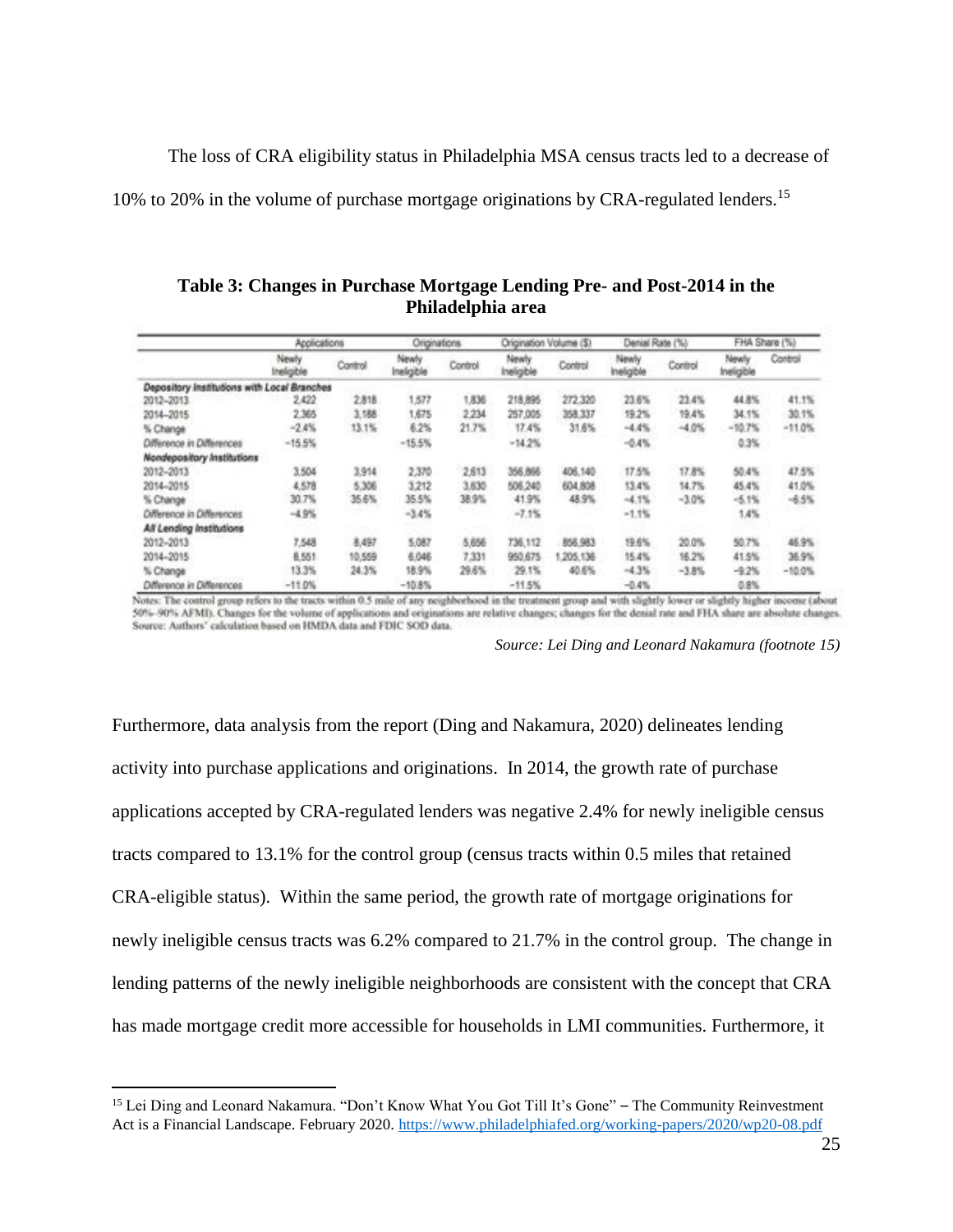supports the theory that bank will reduce lending practices in LMI communities if they do not have the incentive to gain CRA credits.

The CRA effects are more pronounced among minority borrowers and borrowers who used to qualify for CRA credit but became newly ineligible. Without the incentive of CRA, depository institutions are less likely to keep up or expand their supply of mortgage credits in LMI communities. In the Philadelphia MSA study, regression analysis revealed that purchase applications for minorities had a coefficient factor of negative 1.125 compared to 0.371in the control group.<sup>16</sup> This supports the principle that lenders tend to reduce the supply of mortgage credits to minority borrowers and borrowers who no longer qualify for CRA credit.

The National Community Reinvestment Coalition conducted data analysis of CRA and Home Mortgage Disclosure Act (HMDA) during the years 2012 through 2016 to calculate the sum of loan amounts made for every census tract in the United States. This analysis corresponded with the Philadelphia MSA study and signified a decrease of 10% to 20% in the volume of loans to LMI communities would occur if the proposed rule became effective. Nationally, this would result in a loss between \$52 billion and \$105 billion in loans in the LMI census tracts over a five year period.

 $16$  Coefficients can be interpreted as the change in mortgage lending activity in tracts with changed CRA eligibility status, relative to that of the control group.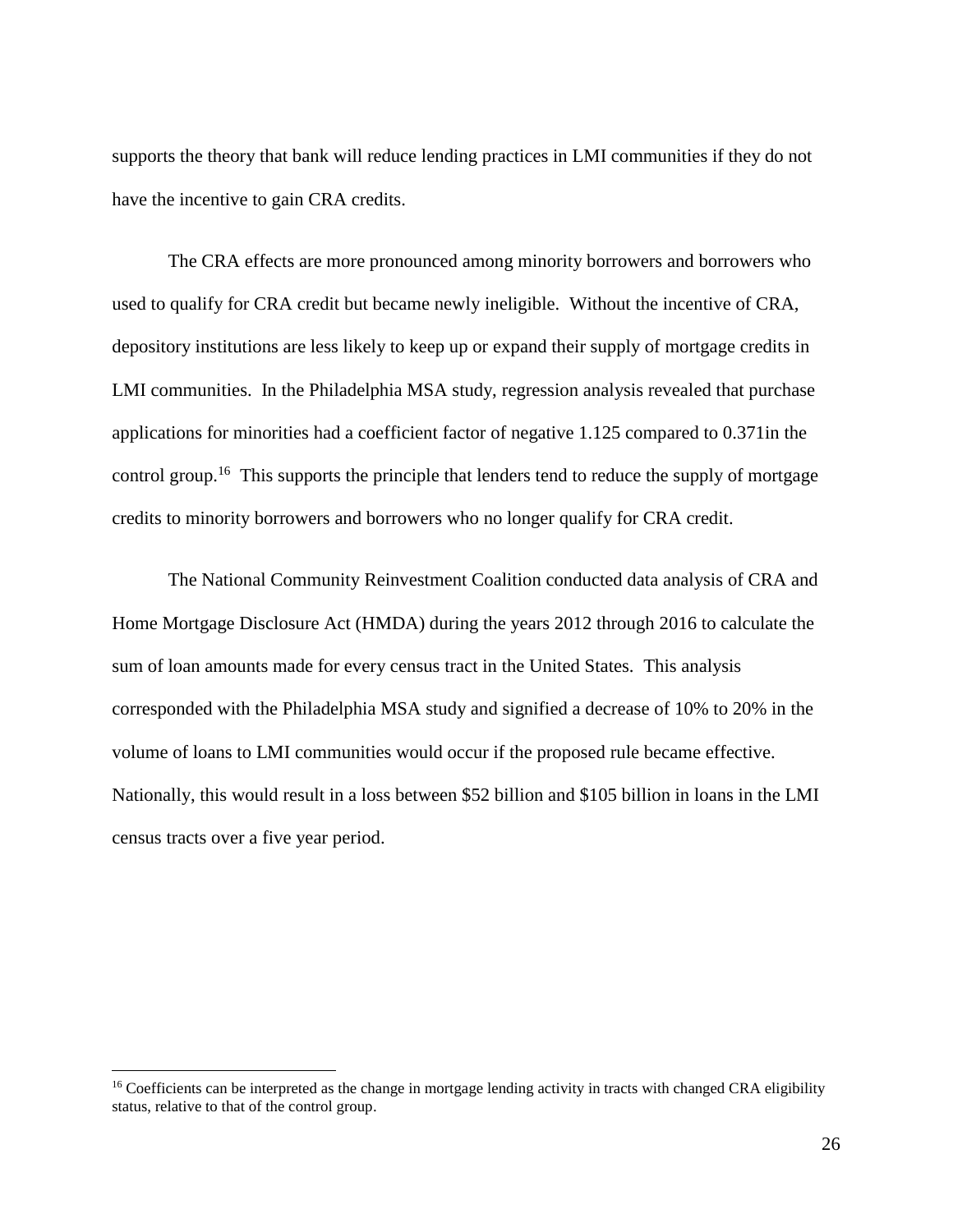

**Diagram 1: Estimated Loss of Lending**

 *Source: National Community Reinvestment Coalition*

#### The Relationship between the CRA Rating under the Proposal and Existing Rating

In order to determine if the proposed rule and new methodology will still encourage banks to conduct business in LMI communities, various stakeholders and community groups reexamined previously-rated CRA exams and applied the new methodology to these exams. After reviewing a sample of previously-rated exams, stakeholders concluded that the regulators' goal of replicating the existing ratings system was not met and banks received higher ratings under the new methodology. For the 22 largest banks, 72.7% of these banks would receive an "Outstanding" rating, and 13.6% would receive a "Satisfactory" rating. Under the existing rating system, 54.5% and 40.9% of these banks had "Outstanding" and "Satisfactory" ratings, respectively. Of the 396 banks with assets between \$1.25 and \$10 billion, 84.1% would receive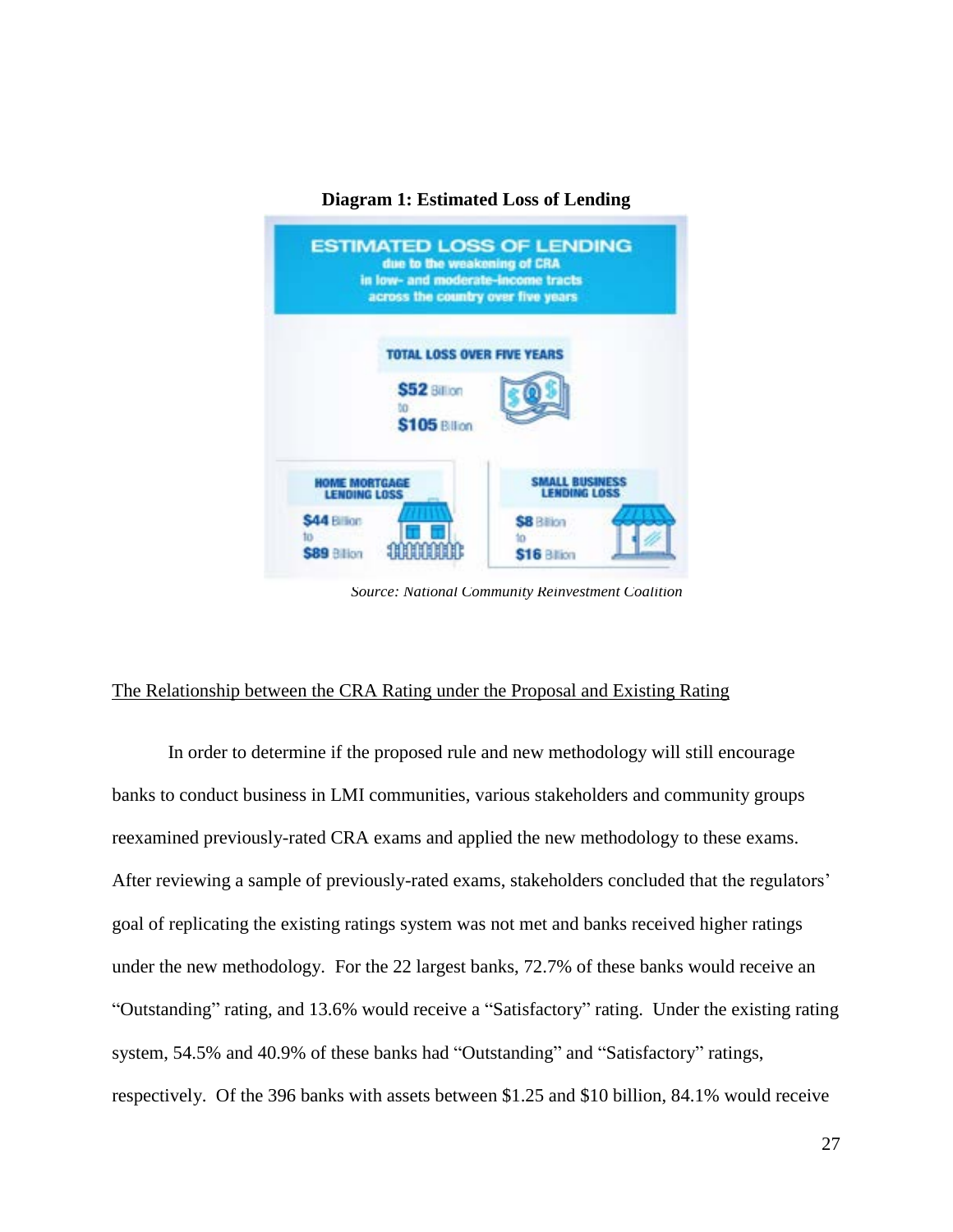an "Outstanding" rating in the proposed rating and 0.3% would be "Satisfactory", compared to 7.3% "Outstanding" and 85.4% "Satisfactory" under the existing system. Even more troubling, 23 of the 29 institutions that received a "Needs to Improve" rating would move to an "Outstanding" rating with only six remaining as "Needs to Improve".<sup>17</sup> This suggests that banks would be able to achieve a rating of "Satisfactory" or above without improving CRA performance through the extension of credit to the LMI communities. Further, the proposal could encourage banks to cut back on CRA-eligible activities.

|                                 |     | Components                                               |                                                           |         |                           |             | <b>Proposed Rating</b> | <b>Existing Rating</b> |              |
|---------------------------------|-----|----------------------------------------------------------|-----------------------------------------------------------|---------|---------------------------|-------------|------------------------|------------------------|--------------|
| Bank size (assets)              | Ν   | Bank-wide<br>CRA<br>evaluation<br>metric:<br>Outstanding | Bank-wide<br>CRA<br>evaluation<br>metric:<br>Satisfactory | CD pass | Retail<br>lending<br>pass | Outstanding | Satisfactory           | Outstanding            | Satisfactory |
| >\$100 billion                  | 22  | 72.7%                                                    | 18.2%                                                     | 90.9%   | 100.0%                    | 72.7%       | 13.6%                  | 54.5%                  | 40.9%        |
| \$10 billion to \$100 billion   | 82  | 93.9%                                                    | 4.9%                                                      | 92.7%   | 95.1%                     | 85.4%       | 3.7%                   | 15.9%                  | 80.5%        |
| \$1.25 billion to \$10 billion  | 396 | 96.2%                                                    | 1.5%                                                      | 93.7%   | 90.4%                     | 84.1%       | 0.3%                   | 7.3%                   | 85.4%        |
| \$500 million to \$1.25 billion | 107 | 96.3%                                                    | 1.9%                                                      | 90.7%   | 93.5%                     | 85.0%       | 0.0%                   | 4.7%                   | 81.3%        |
| s\$500 million                  | 21  | 90.5%                                                    | 4.8%                                                      | 71.4%   | 100.0%                    | 71.4%       | 0.0%                   | 4.8%                   | 81.0%        |
| All                             | 628 | 94.9%                                                    | 2.7%                                                      | 92.2%   | 92.2%                     | 83.6%       | 1.1%                   | 9.6%                   | 82.3%        |

**Table 4: Components of the Rating under the Proposal**

 *Source: Urban Institute* 

#### Conclusion

 $\overline{a}$ 

For the past four decades, CRA has been a critical tool in providing loan and investment activity to LMI individuals and poorly-served communities. Given the advancement of the banking industry since the CRA, it is sensible to consider modernizing the regulation to align with current innovations in the financial services industry. However, any changes to this critical

<sup>&</sup>lt;sup>17</sup> Urban Institute: Response letter to OCC Docket ID OCC-2018-0008; (Advance Notice of Proposed Rulemaking) [https://www.urban.org/sites/publication/community-reinvestment-act-april-8-2020-comment-letter.pdf](https://www.urban.org/sites/default/files/publication/102005/community-reinvestment-act-april-8-2020-comment-letter.pdf)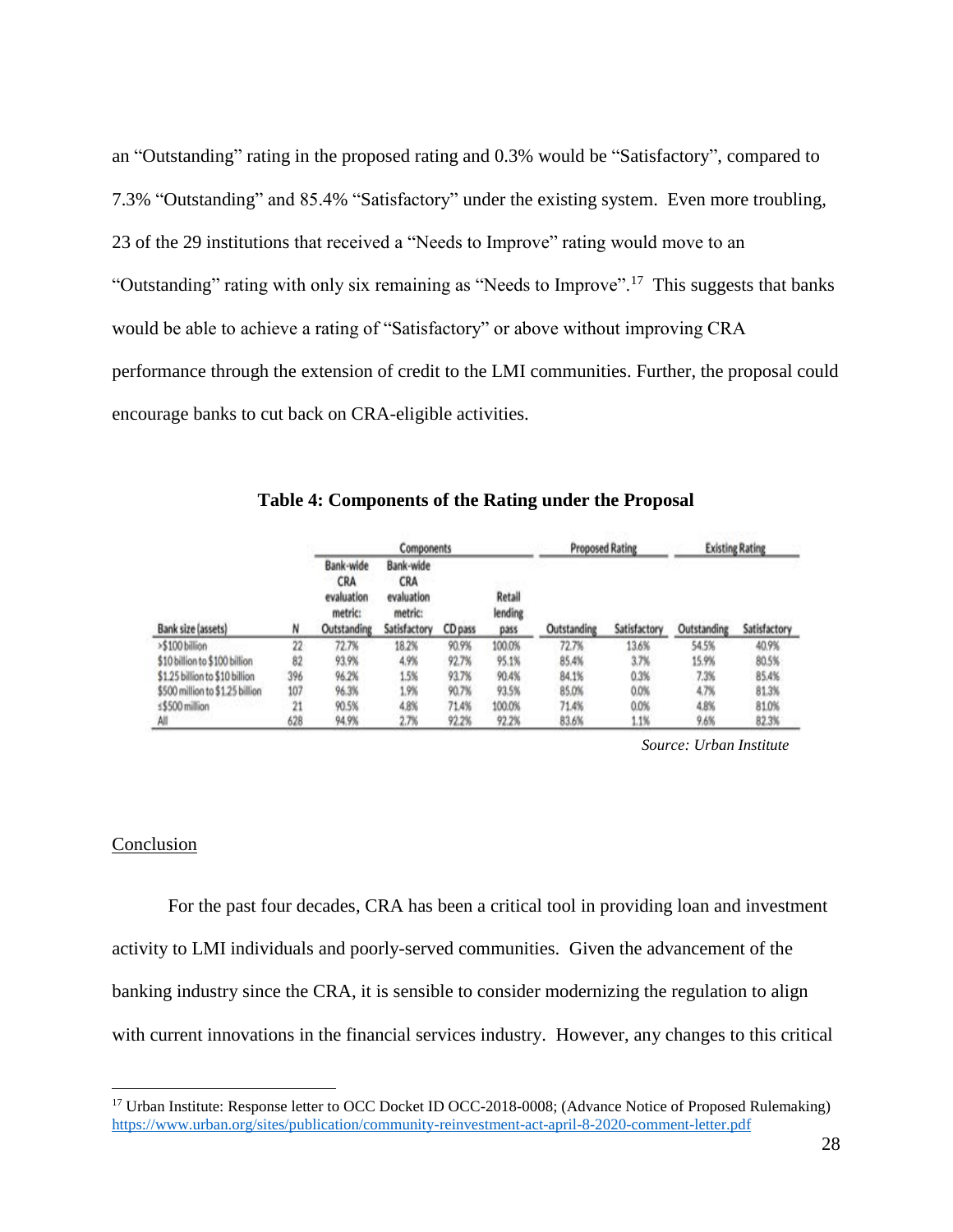tool should at a minimum seek to maintain the statutory intent to support investing and servicing to LMI communities across the country. The proposed rule has significant weaknesses and unknowns that will adversely affect the individuals and communities that it was intended to protect. The most significant weaknesses include a lack of agreement, complexity, and transparency.

Uniform implementation and oversight among the regulatory agencies is essential for any modernization efforts of a significant statute such as CRA. The Federal Reserve did not support the proposed rule at inception and the FDIC later withdrew support which indicates that there are substantial deficiencies within the proposed rule. It is crucial for the three agencies to collectively develop a proposal as a lack of alignment undermines the goal of the FFIEC and creates confusion for all stakeholders.

The proposed rule applies a one-ratio measure based primarily on the dollar value of CRA-eligible activities as a percentage of deposits. This oversimplified, quantitative approach (which serves as the major determinant of a CRA rating) does not consider factors such as complexity and innovation and will enable banks to shift away from smaller and more continuous financial transactions that address the local community needs and instead focus on higher dollar activities that do not fully encourage revitalization of LMI communities.

Data analysis is central to any major regulatory overhaul. Without the necessary data, regulatory agencies and stakeholders cannot fully determine how the proposed rule will affect communities and promote fair access to sustainable credit. The regulatory agencies proposed many changes to the CRA rule that relies on data that has not yet been collected. The methodology behind the proposed rule includes a great number of assumptions and the current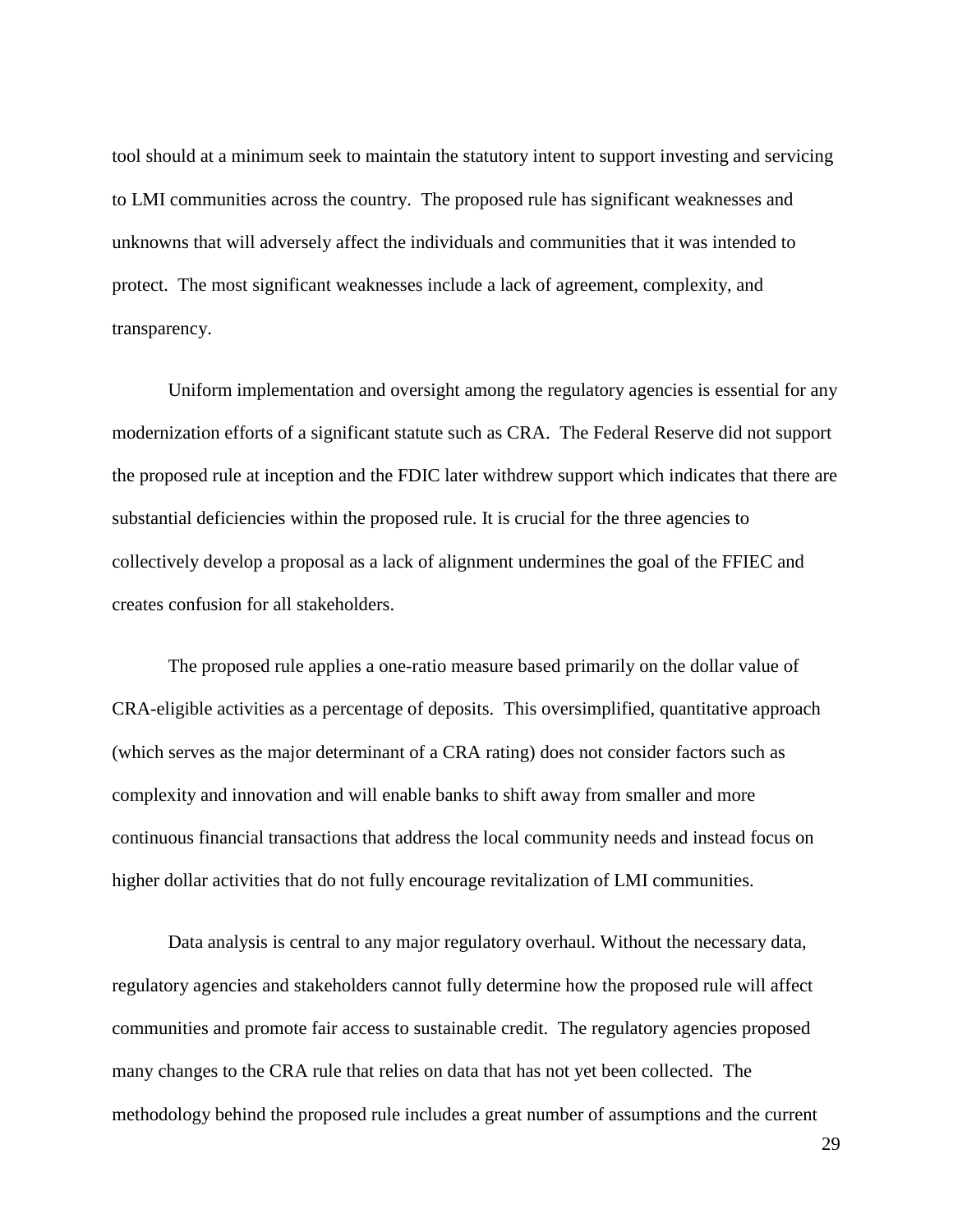information release is inadequate and lacks transparency. Numerical CRA rating thresholds were determined without publishing the full data and analysis that justified the development of these thresholds. The agencies proceeded despite these data gaps, releasing minimal underlying data which hinders transparency.

It is imperative to ensure that CRA continues to build upon its unparalleled legacy of expanding access to financial products and services to the LMI communities. Implementation of the propose rule has the potential to weaken CRA-related lending, investing, and servicing to the LMI communities and erase decades of economic opportunities afforded to the LMI communities as a result of the enactment of this statute. Without CRA, many LMI communities will lack access to capital and revitalization efforts will not occur. Evidence indicated that when census tracts lose CRA-eligible status, mortgage applications and originations declined significantly compared to areas that maintained CRA-eligible status. Banks are not incentivized to conduct business in LMI communities and the population within these communities often have to rely on nonbank institutions. The estimated multi-billion dollar lending loss due to the weakening of CRA would be detrimental to the efforts of closing the wealth gap and supporting stabilization in LMI communities.

#### Part IV: Recommendations

Although the new proposed ruling is a useful starting point, it is deficient and needs substantial revisions in order to capture the mission of the statute – encouraging banks to meet the credit needs of local LMI communities. Based on the content throughout this paper, the new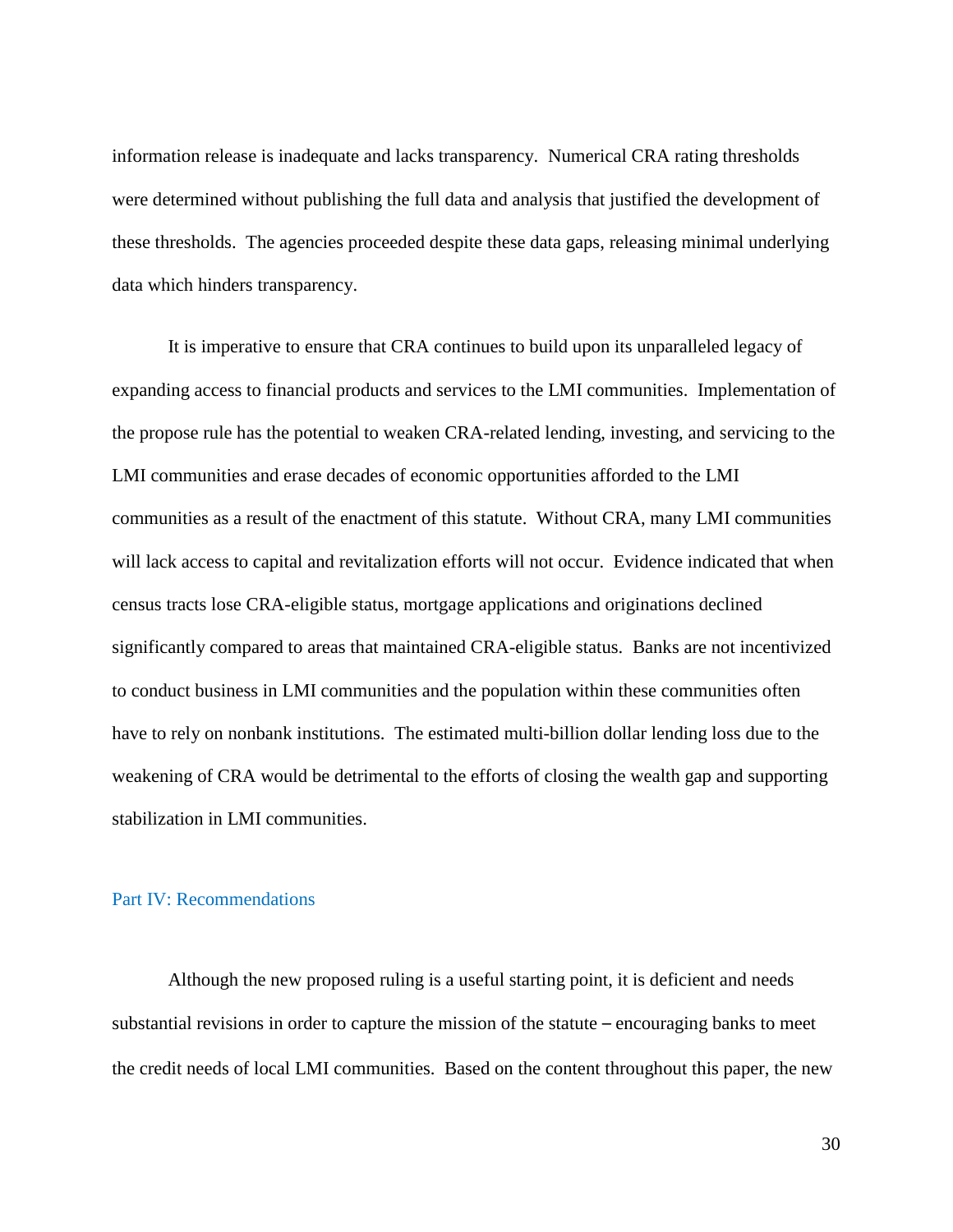proposed rule should be withdrawn and the recommendations highlighted below should be considered before moving forward with the modernization of the CRA.

First, the three regulatory agencies must work together to develop a single CRA modernization initiative that addresses the weaknesses in the current rule. The need for consensus among the federal regulatory agencies is fundamental for any change in regulatory banking statutes, especially for a statute of this magnitude. The Federal Reserve did not support the proposed rule at inception and indicated that it is more important to get reform right rather than quickly. Further, the Federal Reserve committed to release a separate proposal and the FDIC later withdrew support for the original proposal resulting in the possibility of having three separate regulatory statutes for CRA. Banks in the same community could be subject to different CRA frameworks and examination rules, causing confusion among stakeholders.

Second, the regulatory agencies must collect, analyze, and release the critical underlying data prior to pursuing modifications to a significant statute such as CRA. As outlined within this report, the proposed changes rely on deposit data that has not yet been collected. At the initial stage, the agencies should introduce a trial period in which the appropriate data is collected. A notification should be sent to all applicable banks to begin collecting deposit information based on the physical location of the depositors to determine how assessment areas are delineated. Without this information, it is impractical to determine if the proposed assessment area concentration thresholds are appropriate or if market share is the more suitable metric. Further, the regulatory agencies should perform thorough analysis to determine if the numerical thresholds for the EM and CD minimums are appropriate. The proposed rule contains many assumptions and insufficient data and analysis to support these assumptions. Specifically, the

31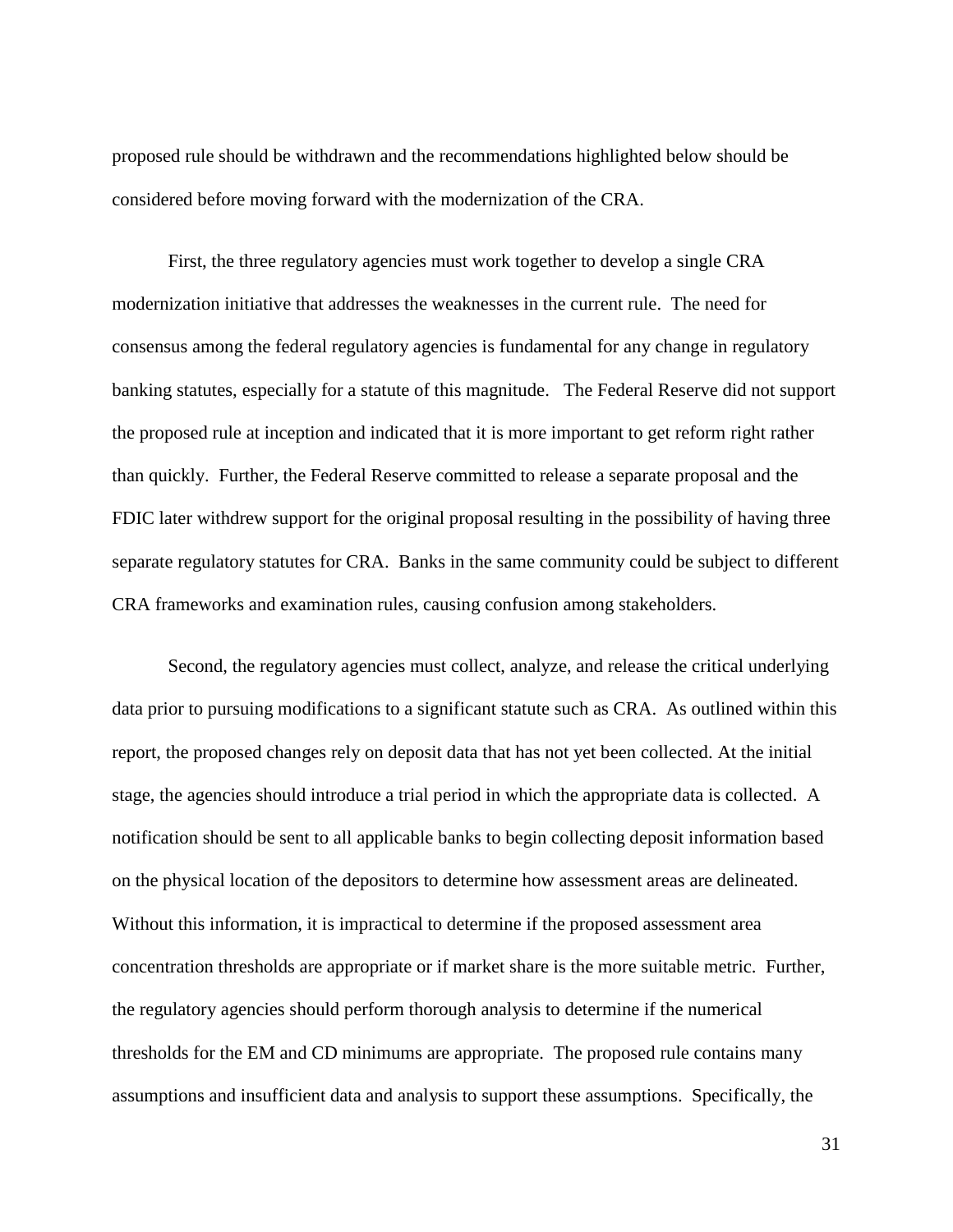agencies assigned percentage thresholds for the EM which is the primary determinant of a CRA rating. The agencies did not provide any supporting analysis to substantiate if the thresholds properly correspond with each rating. The agencies must release all data and analysis in order for stakeholders and the public to fully understand how the propose rule will affect communities and promote fair access to sustainable credit. This will improve transparency and trust within the bank regulatory industry.

Third, the agencies must review a sample of previously-rated institutions and apply the new proposed rules to determine if the application of the new rules yield the same rating or significantly changed the overall CRA ratings of institutions. As supported throughout this paper, applying the new rule methodology to previously rated CRA exams suggests that the proposed rule would make it easier for banks to receive a higher rating without improving performance. The new rule could essentially encourage banks to cut back on CRA activities. After a through comparison review, the agencies must modify the proposed thresholds commensurate with the existing system and publish the underlying comparison analysis.

Last but most important, the regulatory agencies must reevaluate the proposed rule and methodological factors to ensure that the proposed changes continue to serve the original purpose of the law which is to help LMI communities gain access to financial services, loans, and community development investments that would otherwise be unavailable. CRA was enacted largely as a response to redlining and addressing the unmet credit needs of LMI communities and individuals must remain central to any modernized regulations and should be the standard against which any changes are measured. When reevaluating the new proposed rule, the agencies should ask, "Will the new rule further help or hurt the communities in which it

32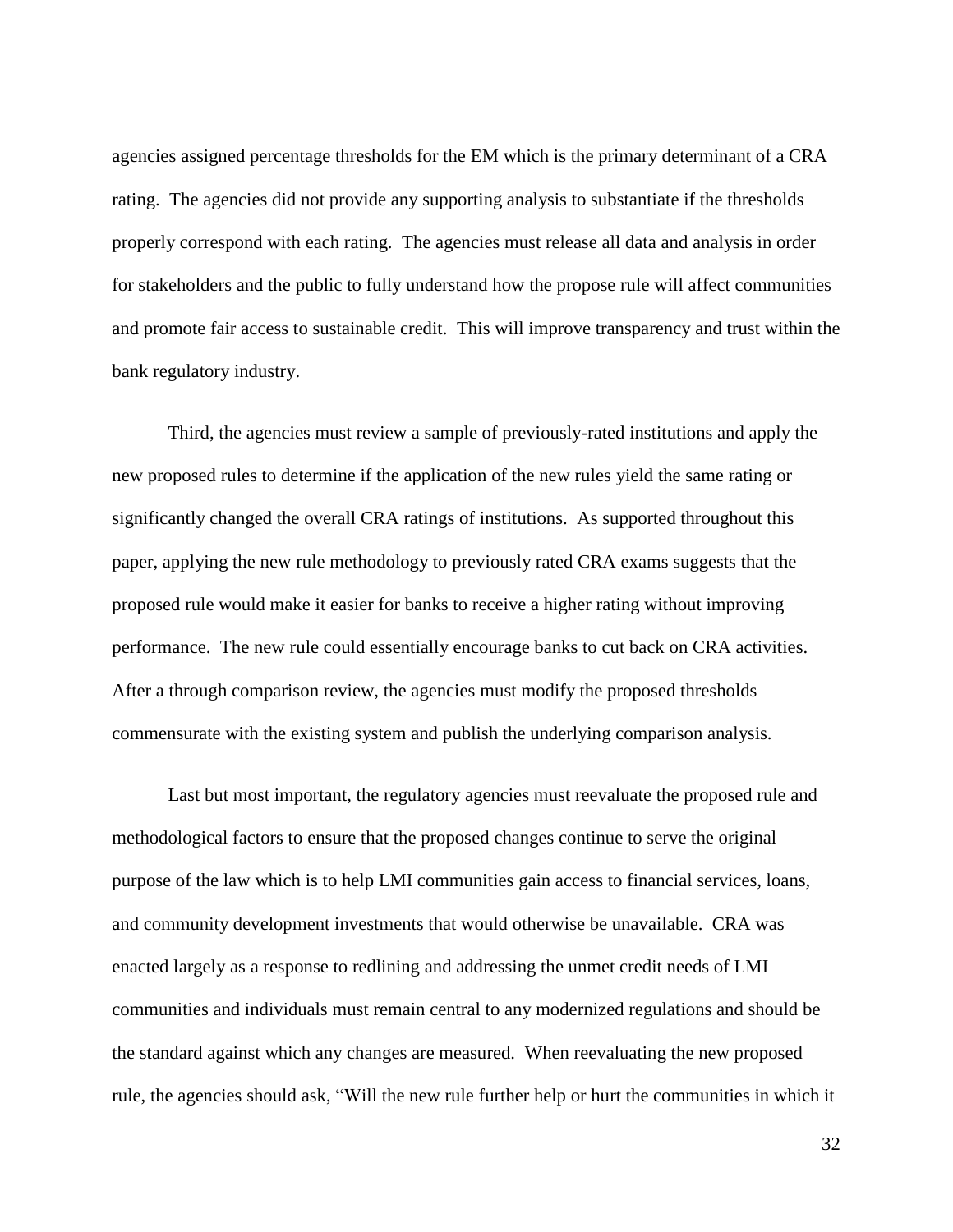was meant to serve?" The current proposed rule appears to benefit the banks more than individuals in the LMI community. With the new methodology primarily centered on a singleratio measure and the small loan threshold increasing from \$1 million to \$2 million, banks will be incentivized to focus on large scale and high-dollar credits that may not abide by the purpose of the CRA. This will promote banks to finance large projects like a stadium verses originating smaller mortgages and business loans in the community. The current three-part exam structure – lending, services, and investments – must remain in place as it maintains the innovation and complexity components and reduces the focus on primarily dollar-volume. This encourages banks to include a number of critical affordable housing and community development activities, such as grants to non-profit organizations and housing credit investments.

CRA is a critical tool to direct lending and investment to LMI individuals and communities that would otherwise be poorly served by the banking system. For the past four decades, this statute has served to combat the legacy of redlining and racial wealth disparities. While the need to modernize the CRA is warranted given the advancement in technology and innovation within the banking industry, the proposed rule would undercut the efforts to assist individuals in LMI communities, potentially excluding them from the financial system. The regulatory agencies must come together to issue an interagency proposal that builds on the strengths of the existing CRA framework and truly addresses the need for banks to meet the credit and deposit needs of LMI communities and increase transparency.